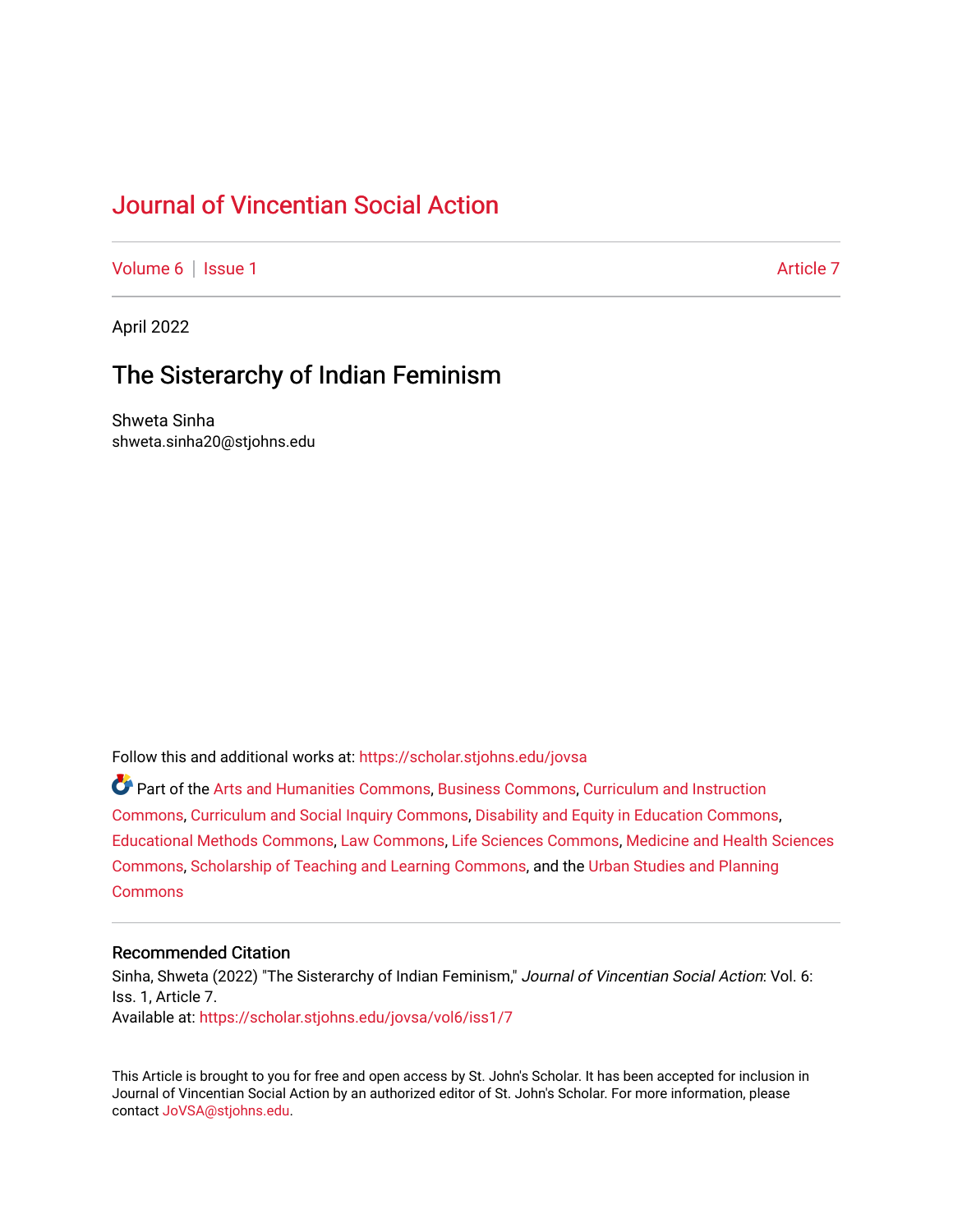# **THE SISTERARCHY OF INDIAN FEMINISM**

Shweta Sinha

# **AUTHOR'S NOTE**

*As a woman of upper-caste origin writing about Dalit feminism, I have made a deliberate choice to not be a fence-sitter or to 'both-side' the discussion. I have also attempted to gain perspective through discussions with women from the Dalit community and through articles and academic papers written by Dalit authors. I would like to thank every single individual from the Dalit community who took the time and had the magnanimity and patience to educate me about issues with which I had previously only had a one-sided view. I am not appropriating the Dalit narrative for satiation of my own intellectual curiosity. This is a sincere attempt to examine and expose the fault lines within my own upper-caste community, in order to begin the process of restoration from within. I do not believe that Dalit women need me or other upper-caste women to be their spokesperson or to come to their rescue. What I do believe is that upper-caste women need to be mobilized and made aware of the various ways in which we can be a part of the solution and start with dismantling the toxic system of caste-based oppression that exists within our own 'Savarna' communities. This article is a humble attempt at that. —Shweta Sinha*

 $\mathbf{W}$ hat is feminism? Is it a slick catchphrase or a  $\overline{\mathsf{V}}$  badge that one uses as social currency in the 'woke' circles? Is it the punchline of a misogynistic comedian's joke? Is it a matter of identity politics? Is it a resounding cry for sisterhood against patriarchy? Or is it just another social construct preserved to reinforce hierarchy within the supposed sisterhood? It could be any of the above, depending on who is answering the question.

The paradigm of feminism in India is deeply entrenched in its socio-cultural-politicaleconomic reality. It is an ever-evolving byproduct of patriarchy borne out of the caste-system, colonialism, urbanism ('Westernism'), and capitalism. As a result, the plurality within Indian feminism is predicated on the multiple patriarchies that exist within the Indian society. When feminism is equated to women's rights, which are further equated to human rights, it begs the question, "the rights of which women?"

Making feminism analogous to women's rights, without identifying the various sub-groups and intersectionality that exist within the larger

framework of women's issues, can be narrow and somewhat reductive; within the supposed sisterhood, there exists an insidious *sisterarchy* that places certain feminist factions on top, while using benign neglect to relegate other marginalized factions to the bottom.

## **AN OVERVIEW OF THE INDIAN FEMINIST MOVEMENT**

Although the expression "feminism" is of recent coinage, the activism among women to advocate for their self-emancipation and selfdetermination, whether overtly or covertly, goes back millennia in almost every society across human civilizations. The historical background underscoring the rise of the women's movement and feminism in India has been widely discussed in the works of female Indian scholars and academics, such as Sarbani Guha Ghoshal (2005), Maitrayee Chaudhuri (2012), and Rekha Pande (2018). The origins of Indian feminism can similarly be traced back to India's social reform movements that began with the abolishment of '*Sati'* (self-immolation on deceased husband's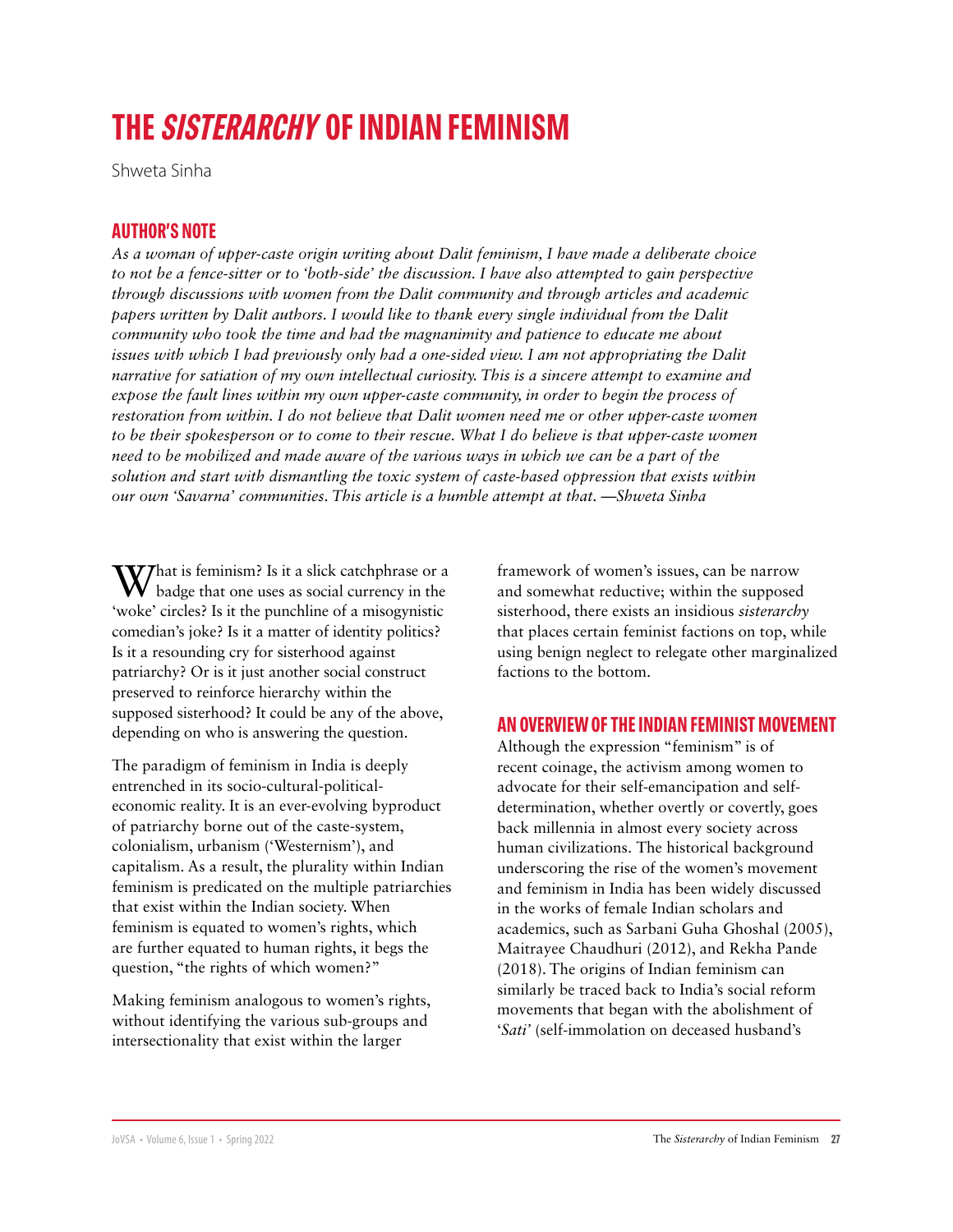pyre) in 1829, championed by a man – Raja Ram Mohan Roy (Pande, 2018). Another pioneering advocate of women's rights was Savitribai Phule who is credited with starting the first school for girls in India, in 1848. Further social reforms directed towards uplifting women included the Hindu Widow's Remarriage Act (1856), the abolishment of child marriages (1929), women's right to inherit property (1956), and the dowry prohibition act (1961) (Ghoshal, 2005).

While these were the primacies of women's movements in the initial years of India's feminist awakening, the post-colonial era found parallels between women's struggles globally. Globalization and westernization have often been synonymous in India as markers of social, economic and intellectual progress, and have also witnessed co-optation by the Indian feminist movement (John, 2014). In the last few decades, global feminist issues regarding sexual harassment at the workplace, equal-pay-

for-equal-work, pro-choice autonomy, and political representation have taken center-stage in the Indian feminist movement. By default, they have also become representative of India's collective feminist paradigm. While large crosssections of society have deeply benefited from the reforms brought on by these movements, a close examination reveals that the benefits are disproportionately skewed towards upholding the rights and agendas of upper-class, Hindu women, who invariably also occupy the highest social position in Indian society. This claim shall be examined and discussed in greater detail in the upcoming sections of this study.

Consequently, the political rhetoric of feminism in India is typically rendered as a universal experience of womanhood rather than a complex milieu of subjective oppression. The exploitation that is inherently based upon a woman's caste/religion, financial status, sexuality, and gender-expression is

comprehend the enormity of the collective burden of these intersecting phenomenon. In this regard, the mutable framework of feminist politics in mainstream India, continues to ignore the unique challenges faced by 'lower' caste Dalit (those who **"…the political rhetoric of feminism in India is typically rendered as a universal experience** 

**of womanhood rather than a complex milieu of subjective oppression."**

were considered 'untouchable' as per the caste system) women, Muslim women, women from the LGBTQ community, and those from disadvantaged socioeconomic groups. Amongst all the marginalized factions that exist within the feminist framework, this study attempts to investigate one specific caste/ class-based intersectional perspective, i.e., Dalit feminism. The study scrutinizes the ways in

which Dalit feminism operates as an independent movement and has yet to find integration or adequate representation in the mainstream Indian feminist agenda.

entirely discounted when the feminist lens paints emancipation as a generalized notion of freedom from the oppression without parsing issues of intersectionality. It is only upon examining the ways in which caste and socio-economic privilege (or the lack thereof) intersect with gender-based issues (Menon, 2019) will we be able to truly

#### **THE EGREGIOUS REALITY OF INDIA'S CASTE SYSTEM**

In order to understand intersectionality from a feminist perspective, it is imperative to identify and acknowledge the different kinds of hierarchies that continue to exist in the Indian society. Genderbased hierarchy that allows sexism to perpetuate in the form of patriarchy is just one of them. Another pecking-order that has a firm foothold in every social, occupational, political, and economic charter is the caste-system, despite caste-based discrimination having been abolished by the Indian constitution in 1950.

Traditionally, the caste system was based on managing distribution of labor and divided Hindus into four tiers based on the occupations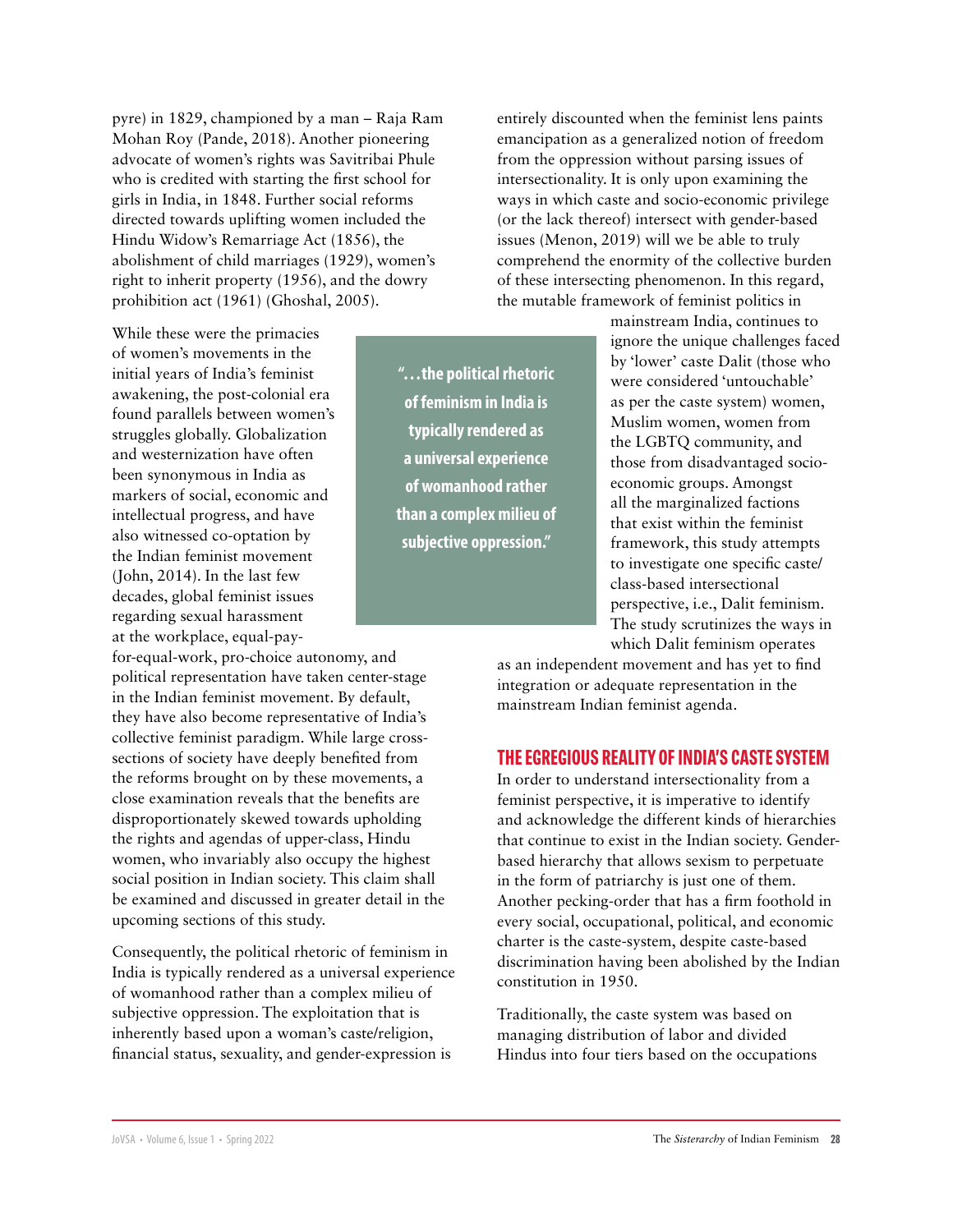that they were allowed to pursue - Brahmins, Kshatriyas, Vaishyas, and Shudras. The Brahmins were teachers and intellectuals; they occupied the top of the social pyramid and were often advisors to kings. The Kshatriyas were warriors or rulers. The Vaishyas were traders and merchants, and right at the bottom were the Shudras who were allocated menial jobs of cleaning latrines and sweeping the streets (Caste system in India, 2022, February 9). Excluded from the Hindu caste system or the *chaturvarna* (four classes) were the Dalits who were considered 'untouchables' and were considered '*avarna*' referring to those who do not belong to any of the four classes. The Dalits were forced to take up the jobs such as, manual scavenging, leather-crafting, and working at brick kilns (Dalit, 2022, February 1). These occupations were deemed "filthy" and "ignominious" for higher-caste communities.

In post-colonial India, caste-based discrimination was abolished and the government introduced the reservation system for Dalits as a corrective measure (similar to 'Affirmative action' in the United States), in order to enhance their representation in politics, education, and economic activity. The Indian government officially conferred upon the historically discriminated communities (Dalits) the designation of Scheduled Castes (SC) and Scheduled Tribes (ST). Certain economically disadvantaged *Shudra* communities were labelled as Other Backward Class (OBC). In 1995, the Parliament of India also instated the Prevention of Atrocities Act (SC/ST Act) to prohibit discrimination and hate crimes against the SC/ST community.

Although these measures appear to have been strides made in the right direction, the vestiges of untouchability and inequality continue to be endemic to modern India because of the deeply engrained roots of discrimination. The Dalit community comprises 25% of India's population. Out of the 6 million Dalit households in India (as per a 2019 report), an estimated 40-60% are still involved in sanitation work as manual scavengers and garbage collectors. As of August 2021, 36.8% of SC and 26.7% of OBC populations in rural

India are living below the poverty line (earnings below approximately \$5 per capita per month). In urban India, the numbers escalate to 39.9% (SC) and 31.4% (OBC) living below the poverty line (earnings below approximately \$7 per capita per month) (Gang et al., 2002; Department of Social Justice and Empowerment, Ministry of Social Justice and Empowerment, Government of India, 2018, August 8).

In rural India, Dalits continue to be forbidden from visiting temples, accessing public bore wells for water, and marrying outside (above) their caste. This form of disguised apartheid continues unchecked in urban India as well, where Dalit men and women that serve as domestic workers in upper-caste homes or as peons in offices are expected to use a separate set of utensils to eat and drink water, use separate elevators and washrooms designated for 'servants,' and sit on the floor as opposed to a chair or couch. They are not protected by any form of labor union or HR policies, and in the absence of minimum-wage policies, are often paid poorly.

The systemic oppression of the Dalit community results in a high drop-out rate in schools, perpetuating the vicious cycle of illiteracy and poverty. In fact, there are several incidences in which Dalit children have been oppressed by members of the upper caste and have been forbidden from accessing mid-day meals (the government's initiative to provide free lunches to children in government schools) (Reddy, 2018, June 30).

The extent of systemic disdain and persecution also varies across Indian states. A 2015 study indicated that 49% of Dalit children in the state of Haryana were underweight, and a staggering 80% of those between 6 months to 5 years of age were anemic. Unlawful discrimination is also evidenced by the fact that around 50% of death row inmates in the state of Maharashtra are from the SC/ST community (Caste system in India, 2022, February 9; Dalit, 2022, February 1). Cases of caste-based violence (mob lynching, murder, rape) perpetuated by the upper caste population against the Dalit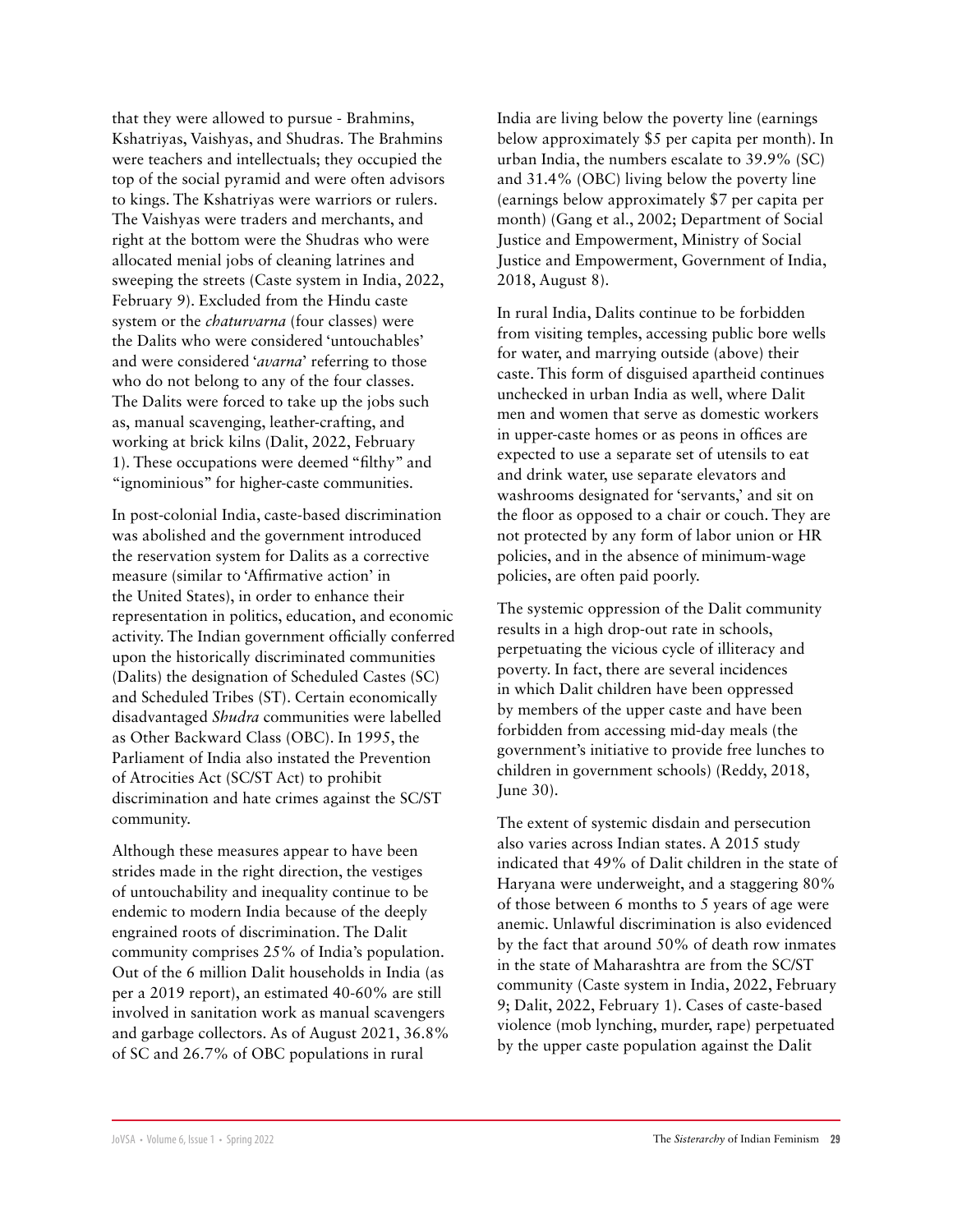population are also commonplace in India. Thus, despite India declaring itself a free, democratic nation, not all sections of society have access to the basic human rights of healthcare, education, dignity, and economic freedom as afforded by the Indian Constitution.

While the government deems it unconstitutional to use the term 'Dalit' in official documents, the Dalit community believes that the term Scheduled Caste doesn't accurately represent the entirety of India's oppressed population. As per law, the Scheduled Caste category only includes followers of Buddhism, Hinduism, or Sikhism. It does not take into account those who are considered Dalit Christians, Dalit Muslims, or followers of tribal/folk religions. In this sense, the term 'Dalit' has become more of a political identity used for claiming one's rightful space in the county's social fabric, just like the LGBTQ community has reclaimed the term 'queer' as a positive expression of self-identification.

# **DALIT WOMEN AS GATEWAYS FOR PERPETUATING THE CASTE SYSTEM**

The struggles of urban *Savarna* (upper-class Hindu) women are far removed from those of Dalit women. While *Savarna* women suffer the disadvantages of generational patriarchy and sexbased violence, the trauma of oppression in case of Dalit women is three-fold – gender bias, caste discrimination, and economic deprivation.

Within communities that follow patriarchal standards, there is a vast difference in the ways in which the bodies of upper- and lower- caste women are conceptualized. The bodies of upper-caste women are historically portrayed as desirable, pure, worthy of protection, and procreation, while lower-caste women are considered repugnant, deserving of sexual exploitation and servitude. Caste-supremacy is maintained by upper-caste men by taking away all agency of Dalit women over their bodies. Several traditional customs and rituals have made Dalit women accessible to upper-class men at their own will. Despite being outlawed in 1988, the *Devdasi*

or *Jogini* system, through which typically teenage girls from marginalized backgrounds are forced to 'marry' a deity and become sex-slaves for upper-caste men, still exists in various parts of the country (Vadlapatla, 2015, February 23).

Another example of Dalit women being trapped in the symbolic domain of caste-based labor is that of *Mang* and *Mahar* women from Maharashtra. Caught in the ideology of caste which prevents upward socio-economic mobility, the *Mang* women continue to work as broom makers, rag-pickers, or construction-site workers. The livelihood of *Mahar* women, who work as agricultural laborers in rural Maharashtra, depends on the seasonal nature of agrarian work. When the weather and climate conditions are unfavorable, they are forced to migrate to urban areas where they are pushed into sex work and oppressed into taking up stigmatizing work such as, sweeping or scavenging (Patil, 2013).

During one of my conversations with Ms. Reeta Kaushik, a Dalit and *Musahar* (Dalit community from eastern Gangetic plain and the Terai) rights activist, she said that violence against Dalit women keeps escalating unabated as there is no fear of law in the minds of upper-caste perpetrators. She spoke of the age-old folklore, according to which a Dalit woman was expected, almost as a rite of passage, to spend her first night after marriage at the homes of *Dabbang* (upper-caste goons). The upper-caste men believed that they had the first right to access the body of a lower-caste bride, after which the bride was free to go to her wedded husband. According to Ms. Kaushik, several such historical precedents set by the *Savarnas* have trickled down in perpetuating a sense of entitlement towards Dalit women's bodies. She also believes that the display of *Savarna* superiority is also evidenced by the way upper-caste feminist 'allies' often tend to dictate the Dalit feminist agenda and conveniently exclude the role of caste when talking about violence against the Dalit community.

As a member of the Dalit community and having witnessed several instances of discrimination against her people, Ms. Kaushik has become a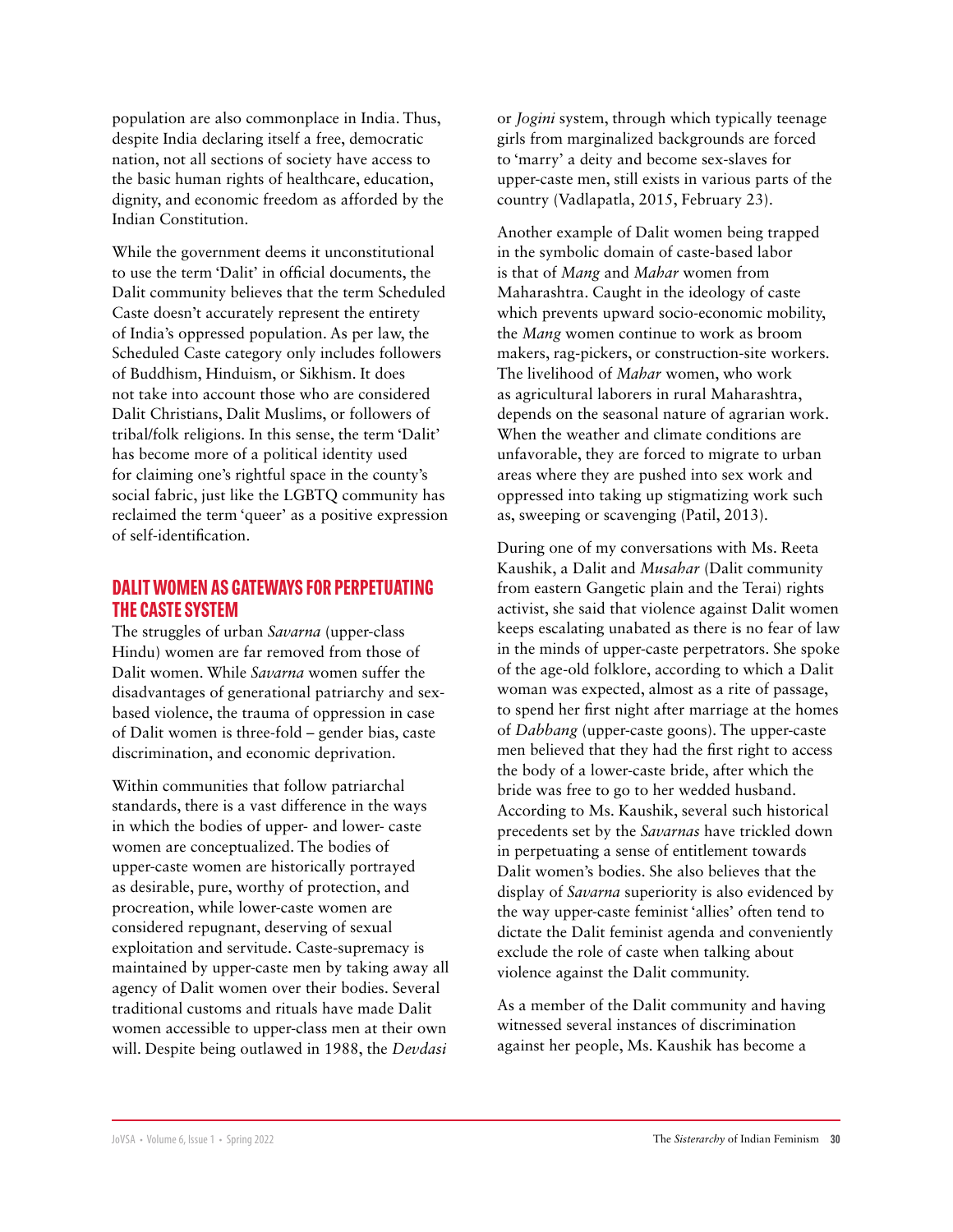strong proponent of women's education as the first step towards bridging the caste gap. She started the process of change from within her own home and community as she advocated for the education of girls in her family and continues to encourage and financially support other girls from within her community to pursue education.

Another activist, Ms. Prachi Salve is based out of Pune, Maharashtra and advocates for the rights of Dalit and Adivasi women. She has been actively involved as a Resource Centre Coordinator, at an organization called *Manuski*, where she provides legal assistance, training, and guidance regarding human rights to civil society organizations. Ms. Salve emphasizes that the difference between the cases of sexual violence against Dalit women and *Savarna* women lies in the privilege of the latter to take action.

In several cases, Ms. Salve has observed that even the law-enforcement agency indiscriminately supports upper-caste perpetrators while blaming the lower-caste victim for being sexually violated. When fighting for the rights of a Dalit Adivasi rape victim, one comes up against a multitude of barriers – police, politicians, administration, judiciary. Coming from socio-economically disadvantaged backgrounds, most Dalit women have neither the comprehensive knowledge about their legal rights, nor the means to access effective forms of legal recourse. They do not have the financial heft to bribe the system or to afford the legal fees of competent and influential lawyers. The *chaturvarna* system thereby keeps the Dalit and Adivasi community trapped in a vicious cycle of illiteracy, economic deprivation, and exploitation.

This is further corroborated by a Human Rights Watch (HRW) report (1999) that found Dalit women to be more vulnerable to violence as they form a majority of India's landless labourers and scavengers. Deprived of all forms of economic and legal agency, most are pushed into prostitution and become victims of sexual violence (Godbole, 2020, October 28; Nagaraj, 2020, November 25).

# **A SYSTEMIC CULTURE OF IMPUNITY**

As per The Wire (2020, September 30), India recorded a daily average of 87 rape cases in 2019. A report published by the National Crime Record Bureau (NCRB) confirmed that about 3486 cases of rape against Dalit women were registered in India, in 2019 (Paul, 2020, November 4). However, even this overwhelming figure is a gross misrepresentation of ground reality, as only a fraction of the actual number of cases of sexual violence and rape against Dalit women are reported and registered. While registering crime data, in cases where rape leads to death, the NCRB records the crime as murder and not rape, further obscuring the incidence of rape. Therefore, these statistics exclude incidences of rapes ending in murder and attempts to rape (Rape in India, 2022, February 8).

Amongst the cases that were reported and tried in 2019, only 32.2% resulted in conviction, with 91.4% cases still pending before the courts by the end of the year, despite the two-month deadline for completion of trial under law (National Crime Records Bureau Statistical Data) (National Council of Women Leaders, 2021, August 17; NCWL India [@ncwlindia], n.d.). "Swabhiman Society" (a Dalit-women-led organization) and "Equality Now" (an international women's rights organization) examined cases of sexual violence against Dalit women across a 12-year period from 2009 to 2020. In approximately 80% of the cases, the perpetrators were upper caste men, and a majority of crimes (rape and murder) were committed against Dalit girls under the age of 6 years (National Herald, 2020, November 25). As evidenced, not only do Dalit women face violence at higher rates, even the forms of sexual brutality are more heinous and are specific to Dalit women.

In 1990, a lower-caste woman named Bhanwari Devi was allegedly gang-raped by her upper-caste neighbors in the Indian state of Rajasthan. While the case resulted in the Indian Supreme Court formulating guidelines against sexual harassment in the workplace, her attackers remain free, either on account of being cleared of rape charges or being released on bail. Her appeal was heard just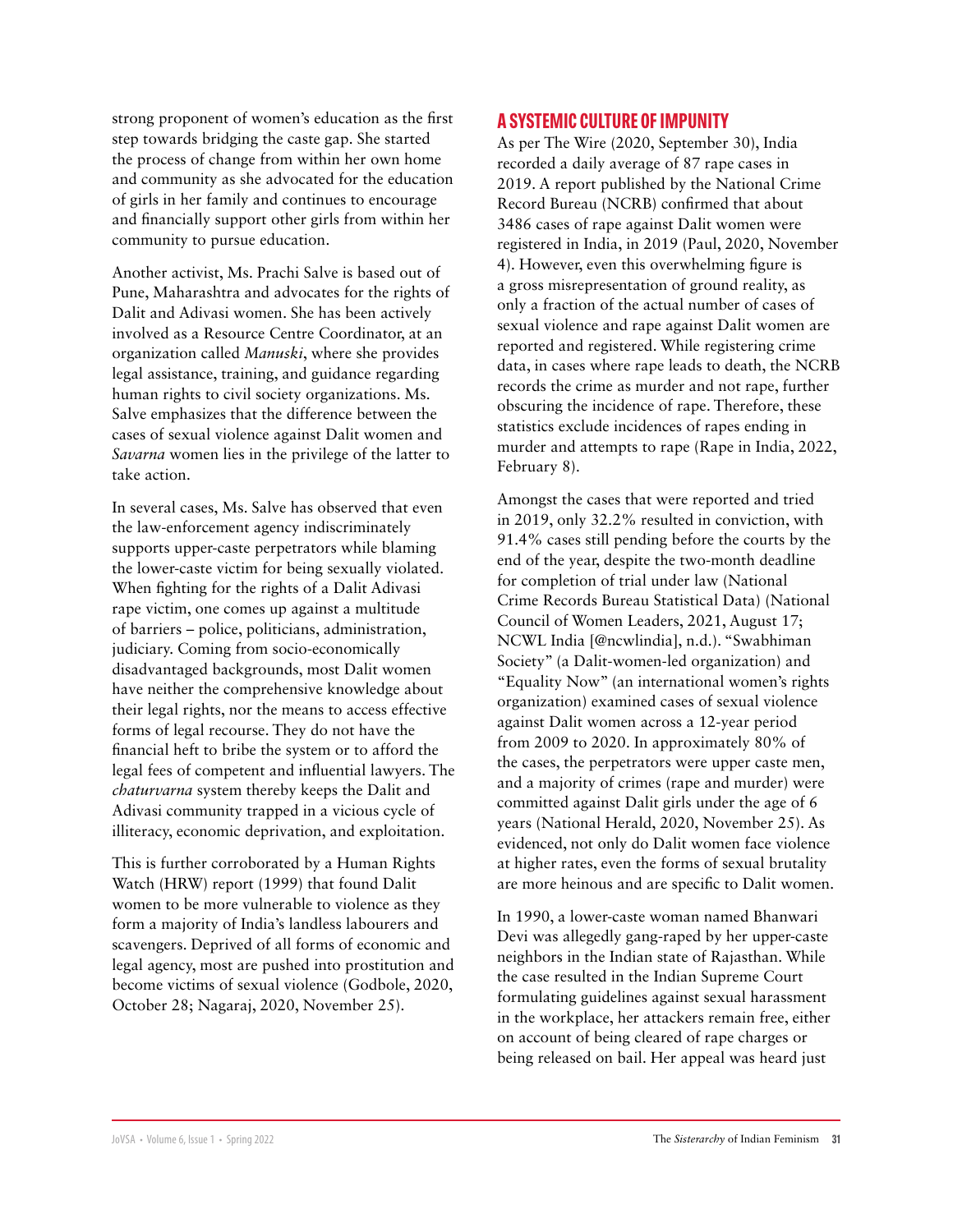once in the high court in 22 years (Pandey, 2017, March 17; The Times of India, 2021, August 11).

In 2014, two teenage girls belonging to a lowercaste were raped and hanged from a tree, when they went to one of the open fields for defecation (Badaun case) (Mishra, 2019, June 24). In 2015, the *Khap Panchayat* (a religious caste-based counsel representing a certain upper-caste clan) ordered the rape and murder of two Dalit sisters, because their older brother had dared to elope and marry one of the upper-caste girls.

In 2016, a 17-year-old Dalit girl Delta Meghwal was raped and left for dead in a water-tank behind her school. Her body was transported for further examination in a dumpster truck, and for over 24 hours, her family wasn't informed about the crime (Ahmad, 2017, March 29; Anjum, 2021, April 2; The Quint, 2016, April 5). Her father, Mr. Mahendra Ram Meghwal is a government school teacher and wanted his children to be educated. However, after this incident, his other daughter dropped out of school. In one of my many conversations with him, he spoke about his continuing troubles with the legal proceedings of the case, and the financial toll that it is taking on him and his family. He has had to take out loans in order to continue his legal battles against the upper-caste perpetrators, and had faced intimidation from them at every step, with their unrelenting pressure on him to withdraw his case.

In 2019, Dr. Payal Tadvi, a 26-year-old Muslim gynaecologist, belonging to the Scheduled Tribe community died by suicide in Mumbai, after being subjected to caste-based harassment by three upper-caste women doctors. The accused women have been permitted by the Supreme Court of India to continue their education at the very same medical college where Dr. Payal was allegedly tormented and discriminated against (Shantha, 2020, October 8).

In 2020, a Dalit girl from Hathras district in northern India was allegedly raped and murdered by four upper-caste men. While reportage on the case was controversial and full of discrepancies, some of the reports stated that she was severely

brutalised, her backbone was broken, and tongue chopped off. Prior to succumbing to her injuries, the girl gave a video testimony against her perpetrators. The police however surreptitiously burned her body without conducting any postmortem analysis, in order to cover up the crime (Biswas, 2020, October 6).

The common thread that runs across the countless cases of caste-based sexual violence in India is the legal impunity that continues to be extended to the *Savarna* perpetrators. Most of the cases mentioned above have yet to meet closure and will likely be dragged on until the victim's family runs out of resources to continue the legal battle. Furthermore, in most of these cases, the law-enforcement and news media choose to turn caste-blind; the uppercaste origins of the perpetrator are rarely ever mentioned, and the cases are categorized under the general ambit of sexual violence against women, with the aspect of caste-based violence being omitted altogether. The converse is not true of cases in which the perpetrator belongs to a marginalized community; in such cases, the caste and religion of the accused are rampantly highlighted, thereby, further stigmatizing an already marginalised populace.

# **THE FUNDAMENTAL DIVIDE IN THE INDIAN FEMINIST AGENDA**

There is a vast difference in the way that the general population, as well as women across the country respond to cases of sexual violence or police brutality when the victim belongs to a Dalit or *Adivasi* community. Unlike rape-cases involving upper-caste victims (Suresh, 2020, March 20), cases of caste-based sexual violence rarely mobilize large-scale nation-wide protests for justice. They are often overlooked by mainstream media, as well as the mainstream feminist movement, which is mostly spearheaded by upper caste women from economically privileged backgrounds. A perfunctory transient coverage is at best what is afforded to these cases.

India's popular feminist platforms and social media accounts, such as, 'She The People'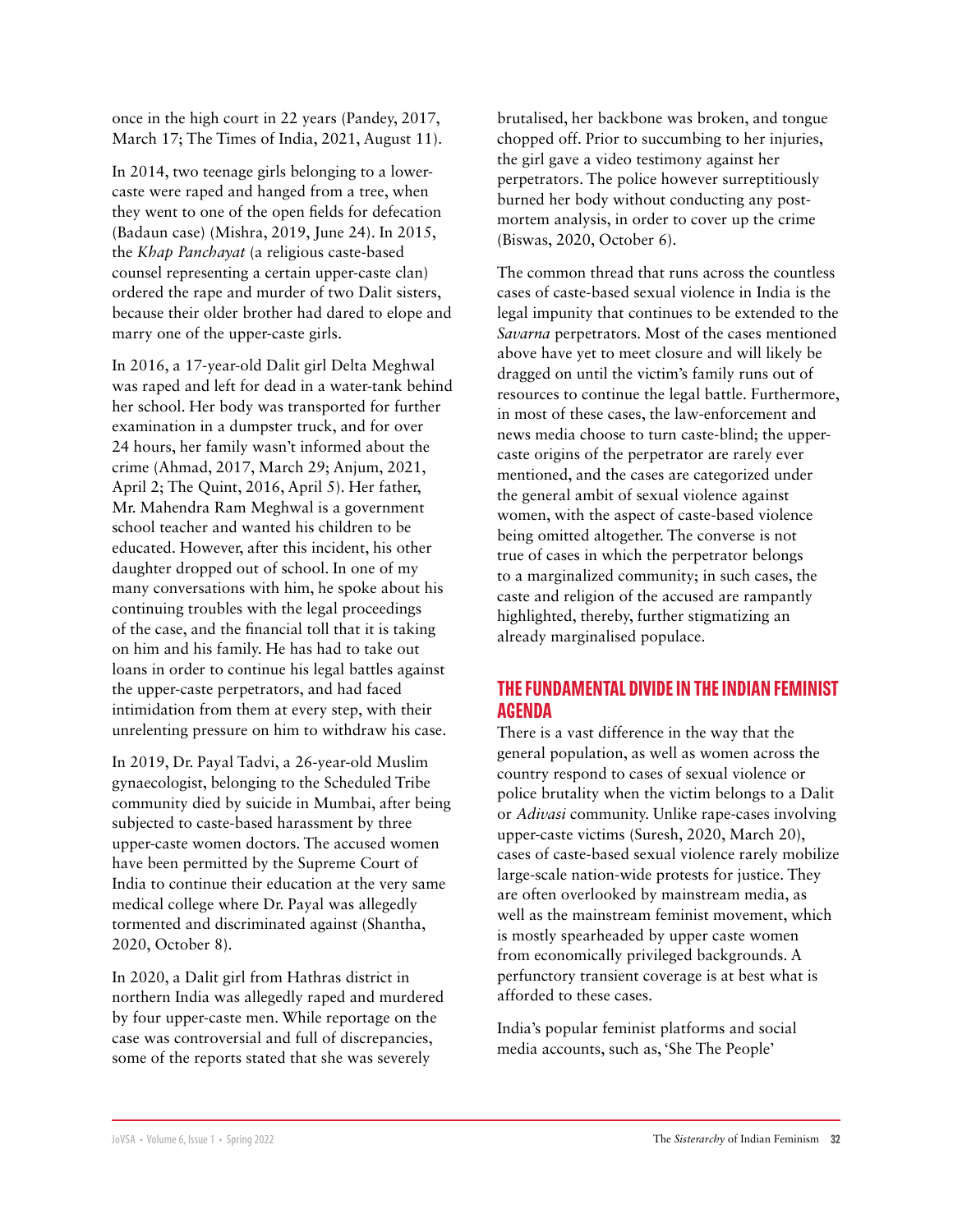(Shethepeople [@shethepeopletv], 2020, December 16), 'Girl Talks' (Girl Talk [@girltalkindia], n.d.).), and 'Indian Feminism' (Indian Feminism [@indian. feminism], n.d.), are led by feminist intelligentsia and the language of discourse is invariably English, which is often inaccessible to a majority of rural Dalit women. Once again, the agendas on these platforms are clearly set and enforced by urban, Hindu women, while the voices and concerns of Dalit feminists are rarely included. Neither is there any acknowledgement of the generational and systemic trauma suffered by marginalized women at the hands of *Savarna* men and women.

Even the global 'Me Too' movement that took India by storm was conspicuous in its omission of the Dalit narrative. Marginalized women, cut off from social media trends or public resources, did not find any representation in this feminist movement that gave a collective voice to several upper-caste women against their sexual offenders (Banerjee, 2021, March 4).

As a result of continual marginalization on the national level, Dalit feminism and the mainstream feminist movement operate in mutually exclusive spaces. The Indian feminist movement, primarily spearheaded by urban, upper-class Hindu women, continues to focus on issues regarding divorce and custody laws, political representation, bodily autonomy (abortion laws), prevention of sexual harassment at workplace, equal pay for equal work, legal recourse against marital rape, democratization of gender-roles, and equality in decision making within the familial hierarchy. All this while, Dalit feminists are still fighting for their right to life and their right to survive without sexual exploitation. This blatant exclusion of Dalit feminism from the modern-day *Brahmanical* feminist perspective reeks of a kind of neoimperialistic hegemony enjoyed by upper-caste women over their feminist agenda. By not actively incorporating the voices of Dalit women, the upper caste women have passively been maintaining the status quo of 'superiority' within the inherently inequitable power dynamics that exist (Guru, 1995; Rege, 1998; Rege, 2000).

When the divide between the two types of feminist movements is mapped on Maslow's hierarchy of needs (Maslow, 1943), it becomes abundantly clear that Dalit women are still struggling for their basic needs of survival to be met, while upper-caste women are fighting for higher-order needs of social sanction, equality, and respect (figure 1). The wide chasm between the two might be responsible for upper-caste women overlooking issues that do not affect them; and in the process reinforcing their own sense of social, economic, and intellectual superiority.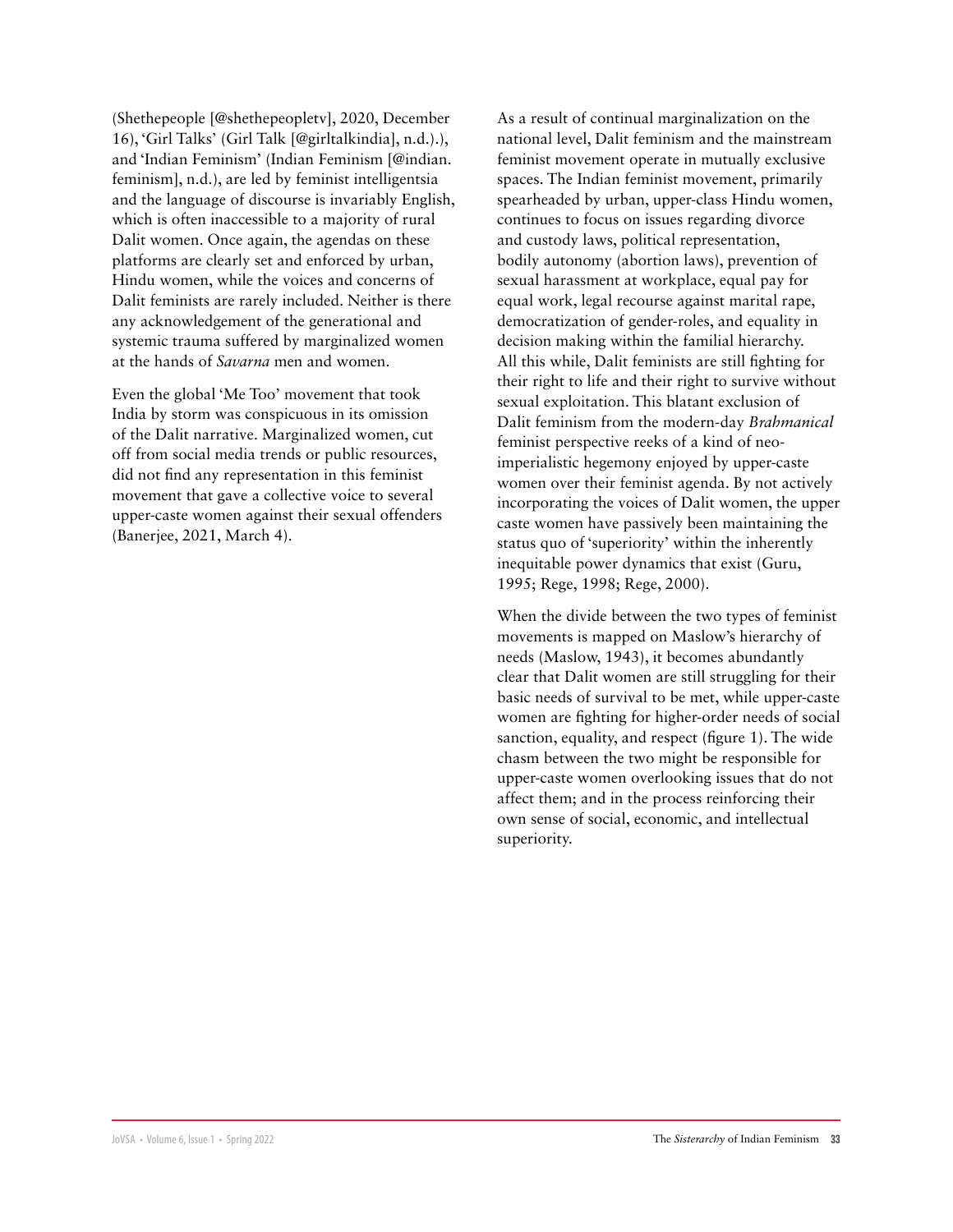

# **Figure 1.**  *Maslow's Pyramid – Hierarchy of Indian Feminism*

The Hindu *Brahminical* belief in the cycle of rebirth and reincarnation further helps in assuaging upper-caste guilt through the narrative that people (and by extension Dalits and the marginalized communities) suffer misfortune in this life due to their ill-deeds in their previous lives. Not only does it absolve the *Savarnas* from assuming any responsibility, it also lulls them into a sense of comfortable apathy - if they are not responsible for another's *karma* (deeds), they need not empathise or partake in alleviating their plight.

#### **THE SAVARNA-SAVIOUR COMPLEX**

In India, almost every event or conversation related to caste-based discrimination is focused on the plight of Dalits and the role of the upper-caste in uplifting them. It is almost impossible to find a discourse that is dedicated to teaching the uppercaste community regarding their flagrant casteism, privileges, and *Savarna* supremacy. A telling example is the lens through which Bollywood (arguably, one of the biggest entertainment industries in the world) tells Dalit stories by appropriating and fetishizing their oppression to use it as a narrative device (Attri, 2019, June 26; Gupta, 2021, January 1; MV, 2018, September 19).

Women-centric Hindi films, such as '*Lajja'* and '*Gulaabi Gang*', more often than not, entirely omit the aspect of caste-based oppression and reduce their stories to generalised tales of feminist uprisings. The ones that do include the caste-based narrative often suffer from the *Savarna*-saviour complex. They place a *Savarna* hero's journey to 'wokeness' as the primary focus of the storyline and side-step the issues of intersectionality-based oppression in which caste, socio-economic status, and gender often intersect, creating complex challenges that require a nuanced portrayal. The character arc of the Brahmin protagonist in several popular Bollywood films, including '*Lagaan*,' '*Swades*,' and 'Article 15,' is depicted as follows; the naïve Brahmin protagonist learns the ills of casteism, and fuelled by the fire of righteousness, he comes to the rescue of helpless, uneducated, and weak Dalits, who would've languished on their own. The irony is heightened when you discover that even the artists cast to play Dalit characters are often upper-class urbanites, despite there being no dearth of talented Dalit artists. Dalit women are often portrayed as 'dark-skinned' victims that lack any personal agency. Rarely does a story showcase Dalits as role models or celebrate Dalit women leaders or organisations that are at the forefront of Dalit feminism, bereft of support and representation by the rest of the urban, upperclass, feminist movement.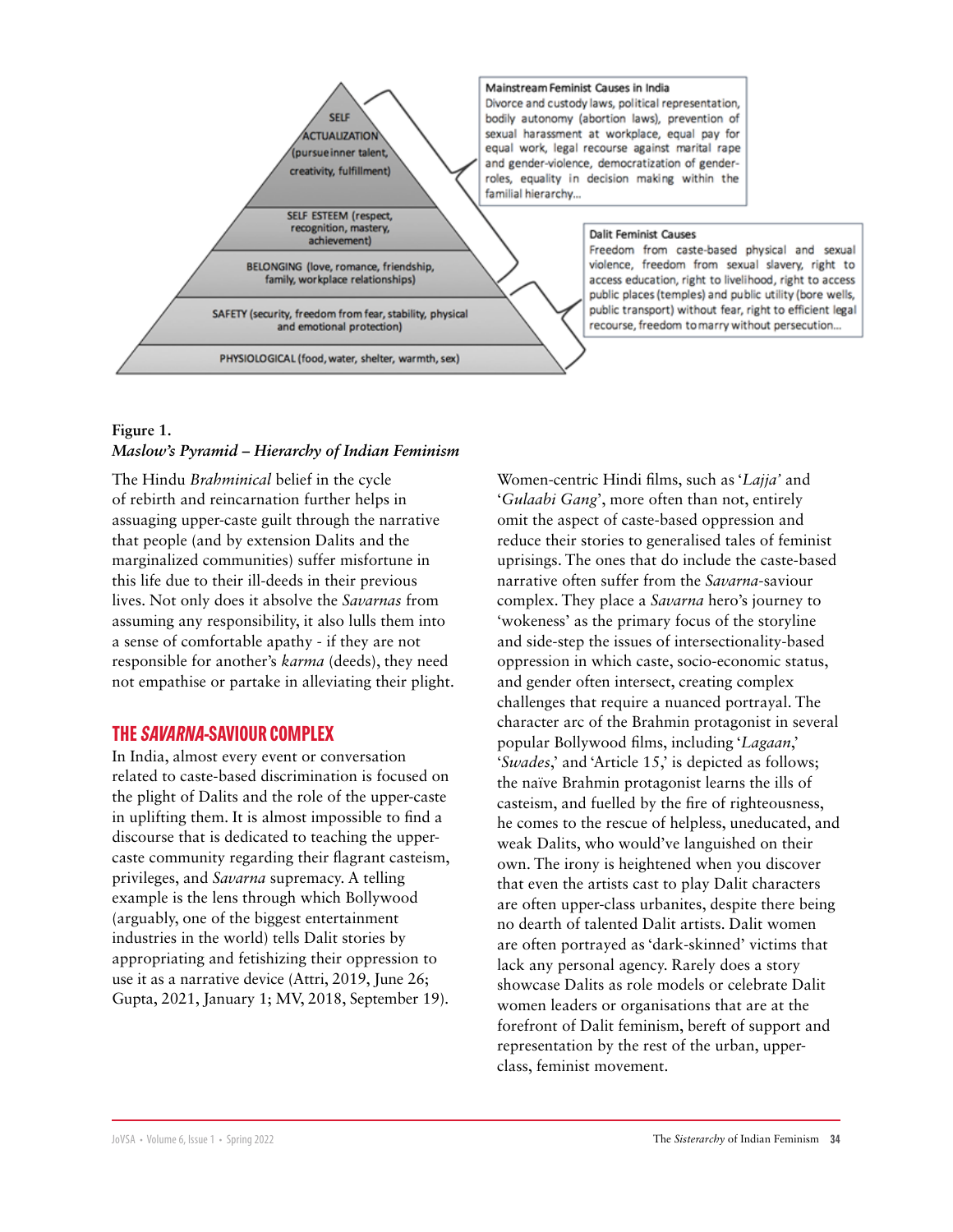Contrary to the idea that our nation has progressed on every front with the passage of time, there is evidence for a complete subversion of today's non-inclusive feminism in the story of the 16th century Indian princess-turned-mystic poet, Mirabai Rathod. Coming from an uppercaste *Rajput* noble family, Mirabai was a symbol of intersectional feminism, well before the dawn of the feminist movement. She was a devotee of the Hindu god, Lord Krishna and believed *him*  to be her husband. Although she was married off to Bhoj Raj Singh Sisodia, the heir to the ruler of Mewar, her resolute devotion to Lord Krishna was unshakeable. She denied the legitimacy of her marriage to Bhoj Raj, and allegedly refused to consummate her marriage.

After her husband's death in battle, she was persecuted by his relatives to follow all the social norms that prescribed a set way-of-life for a widow. However, with fearless disregard for social and caste-based conventions, Mirabai refused to perform *Sati*, or wear a *ghoonghat* (face-covering), and chose to live the rest of her days as an ascetic saint, writing poems and *Bhakti geet* (hymns)*,* and dancing and singing freely in public, in reverence to Lord Krishna. This was at a time in history when women were considered subordinate to men, and their spiritual worth was reduced to assisting men in their religious pursuits. All other prominent *Bhakti* poets back then were exclusively men.

However, what is most striking in her tale of quiet rebellion is her blatant rejection of the *chaturvarna* caste covenants. Despite being a royal princess, Mirabai associated with all women worshipers as equals, irrespective of their caste. Instead of

looking down upon women from lower-castes as inferior or in need of her protection, she normalized social relations across caste, and considered herself as a part of the collective. It is also believed that she accepted Saint Ravidas as her guru, a leather worker who was considered an 'untouchable' (Carr-Richardson, 2002; Celly, 2019; White, 2017, January 6).

## **THE KARPMAN DRAMA TRIANGLE AND CASTE BLINDNESS**

In order to further deconstruct the interplay between caste, gender, and feminism, I'd like to use the framework of the Drama Triangle, as proposed by Dr. Stephan B Karpman, and modify it to align with Indian society's caste-based dynamics. In its original form, the Karpman Triangle is a social model of human interaction that helps analyze the different roles played by individuals in highconflict or stressful situations. According to Dr. Karpman, there are three roles that individuals in a conflict situation are inherently drawn to – the persecutor, the victim, and the rescuer (figure 2). Depending on the circumstance, individuals can also move between the three roles (Karpman, n.d.). In this context, I use the framework of the triangle and modify it to analyse a larger-scale social conflict, rather than a conflict between individuals. As per my analogy, the persecutor role is taken on by the upper-caste oppressor and the rescuer role is taken on by the upper-caste saviour. However, an important distinction in my analogy is that the victim role is not donned by Dalit women themselves, but rather it is the lens through which the persecutor and rescuer view the oppressed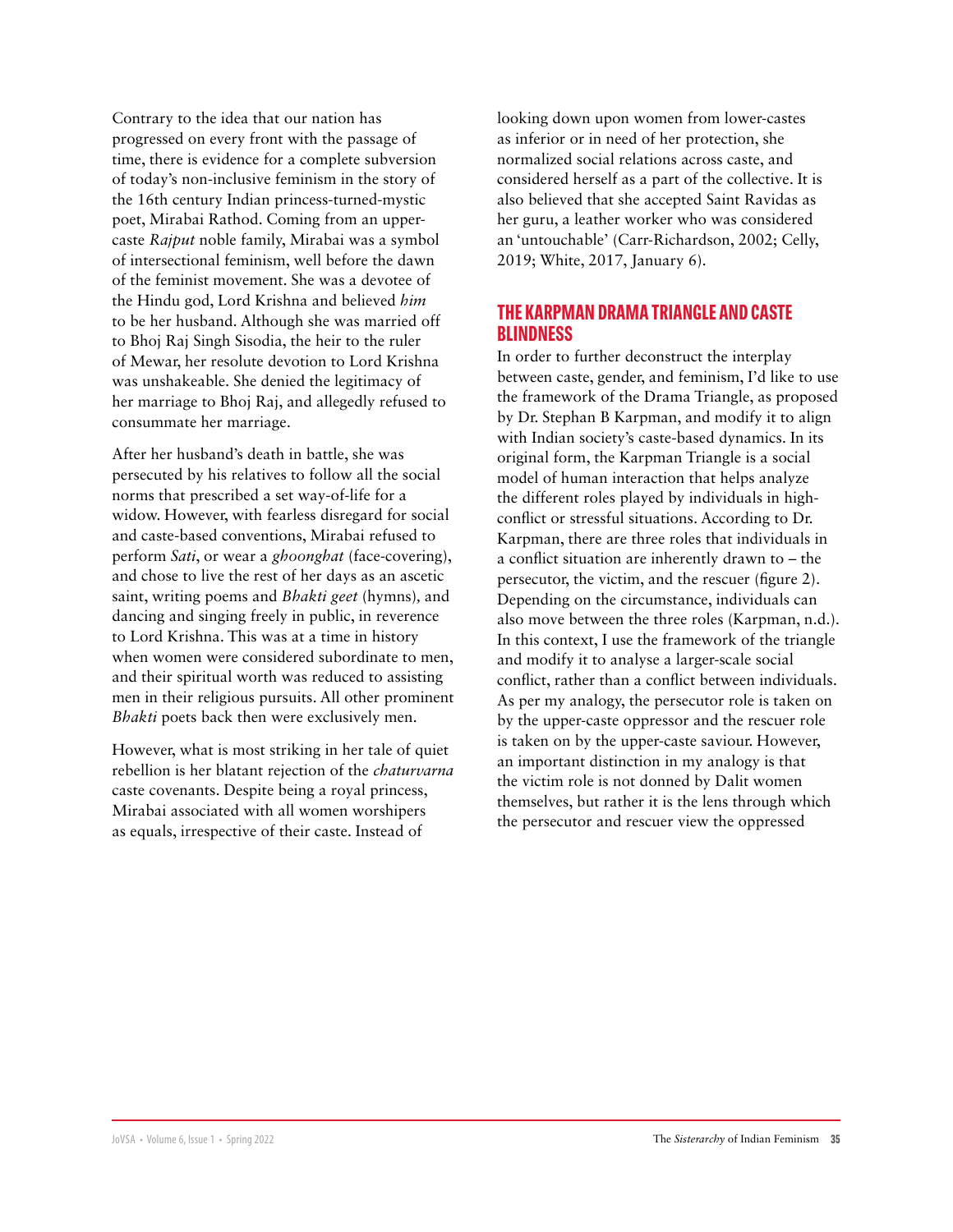

**Figure 2.**  *The Karpman Drama Triangle*

*Source: <https://www.listeningpartnership.com/insight/about-the-drama-triangle-and-how-to-escape-it/>*

Dalit women.

In this dynamic, I'd like to propose that the rescuer and persecutor are two sides of the same coin. The upper-class persecutor is responsible for subjugating Dalit women and keeping them oppressed, while the upper-class 'rescuer' continues the oppression by viewing Dalit women as helpless, needy, and downtrodden. The 'rescuer' neither values the agency of Dalit women, nor believes that they are strong, intelligent, and proficient individuals capable of articulating and meeting their own needs. And therefore, the uppercaste 'rescuer' keeps relegating Dalit women to a position of victimhood. Instead of addressing and rectifying their own problematic history of persecution, they prefer to become the selfappointed mouthpieces of Dalit women's needs. As

a result, they appease their conscience by donning the savior cape and disregard the autonomy and capability of Dalit women to set their own agenda. When Dalit women are considered weak and inferior, power and supremacy within the social hierarchy is retained by upper-caste women. A simple example of this power differential is the inequitable way in which upper-caste women treat the Dalit and marginalized women that they employ as domestic workers. Treating them as unequal is beneficial, because if the converse were true and Dalit women were sufficiently empowered to change their predetermined fate, the upper-caste women would have no one to do their bidding.

Even when upper-caste employees extend monetary help to their personal blue-collar workers, they tend to do it as either a favor or a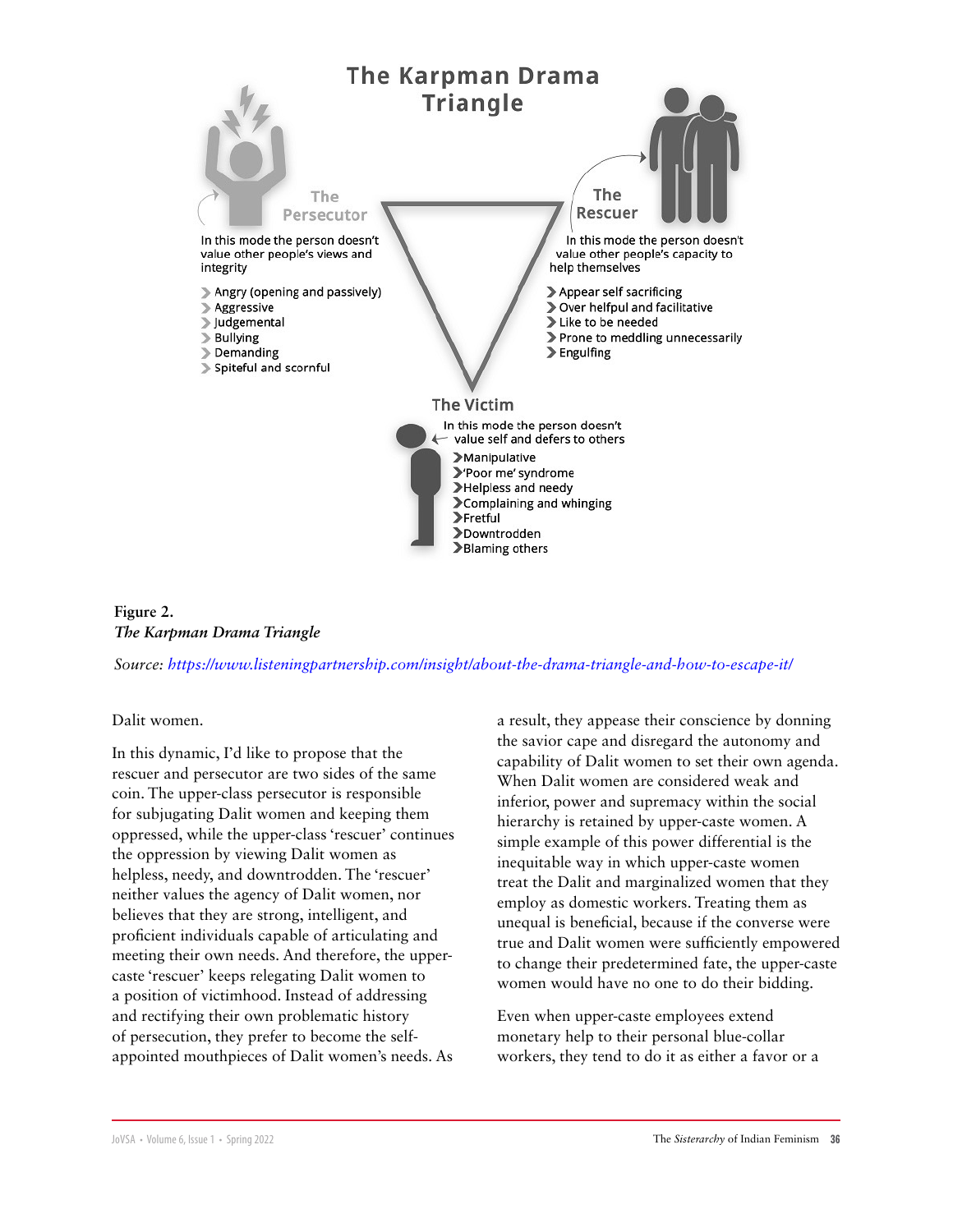loan, while believing themselves to be benevolent benefactors. They prefer to overlook the ground realities of unorganized work, which entail that the marginalized women that work in people's homes have no access to systematic health insurance, a pension or retirement account, bank loans, guaranteed annual salary increment, fixed weekly and annual paid holidays, opportunity for professional growth, job security, and the personal fulfilment of pursuing a profession that matches their interests or aspirations. In this regard, the work they do is a form of glorified bonded labor. This system of oppression keeps them locked in a vortex of social immobility, economic deprivation, and perpetual servitude.

Then there are *Savarnas* who like to parade their sense of equality through an admission of 'caste-blindness.' According to them, when they see a person, they do not see their caste, just their personality and actions. This form of virtue signaling through 'caste-blindness' is just another example of tokenism that is not only misguided but also dangerous. Caste-based discrimination and oppression is the lived reality of Dalits and other marginalized communities. Being caste-blind and not acknowledging the role of caste only further negates and invalidates their trauma. It is a stance that the privileged, who are far removed from ground realities, usually posture to absolve themselves of any guilt or responsibility.

#### **THE AUTONOMY OF DALIT FEMINISM**

Despite the performative activism of the uppercaste, the responsibility of combating oppression and raising voices against Dalit-specific women's issues has always rested on the shoulders of Dalit women. A responsibility that they have been shouldering with tremendous fortitude, since the dawn of the feminist era, in complete contrast to their portrayal as perpetual victims who are weak and incapable.

In the 1920s, Dalit women got organized and participated in several anti-caste and antiuntouchability movements. They helped pass resolutions against child marriage, the custom

of dowry, and enforced widowhood (Rege, 1998). In 1942, an All India Depressed Classes Women Conference was held in Nagpur. About 25,000 Dalit women attended it, as the President of the conference, Sulochanabai Dongre, advocated for birth control, and resolutions were passed supporting women's right to divorce, denounce polygamy, improved labor conditions, increased involvement in politics, and better access to education (Kumar, 2017, March 24)

In the 1990s, Dalit women formed several organizations, such as the National Federation of Dalit Women, the All India Dalit Women's Forum, and several state-level groups (Rege, 1998). A delegation of Dalit women attended the World Conference against Racism (1993) and the World Conference on Women (1995) (Bhattacharya, 2016, August 27). At the World Conference Against Racism (2001), it was Dalit women who advocated for caste-based discrimination to be added to the language against racism (Smith, 2008, June).

Khabar Lahariya (News Waves) was the first newspaper written by and for Dalit women that was created in 2002 and focused on the issues of Dalit community in their own languages. The newspaper won a UNESCO literacy prize in 2009, is currently active, and has also adapted to the digital format (Nirantar, n.d.).

A radical feminist group that began its work by resorting to punitive, rather than restorative practices is the *Gulabi* Gang. It started as a vigilante group in 2006, spearheaded by Sampat Pal Devi in the Banda District of Uttar Pradesh in Northern India. It is one of the poorest districts in the country, with a large Dalit population, rife with caste-based discrimination, female illiteracy, domestic violence, child labour, child marriages and dowry demands. The *Gulabi* or 'Pink' Gang began its 'social work' by recruiting women members who wore bright pink saris and wielded bamboo sticks against oppressive men, including government officials. Male offenders would be accosted by the members of the gang and would be subjugated into seeing reason. Some were even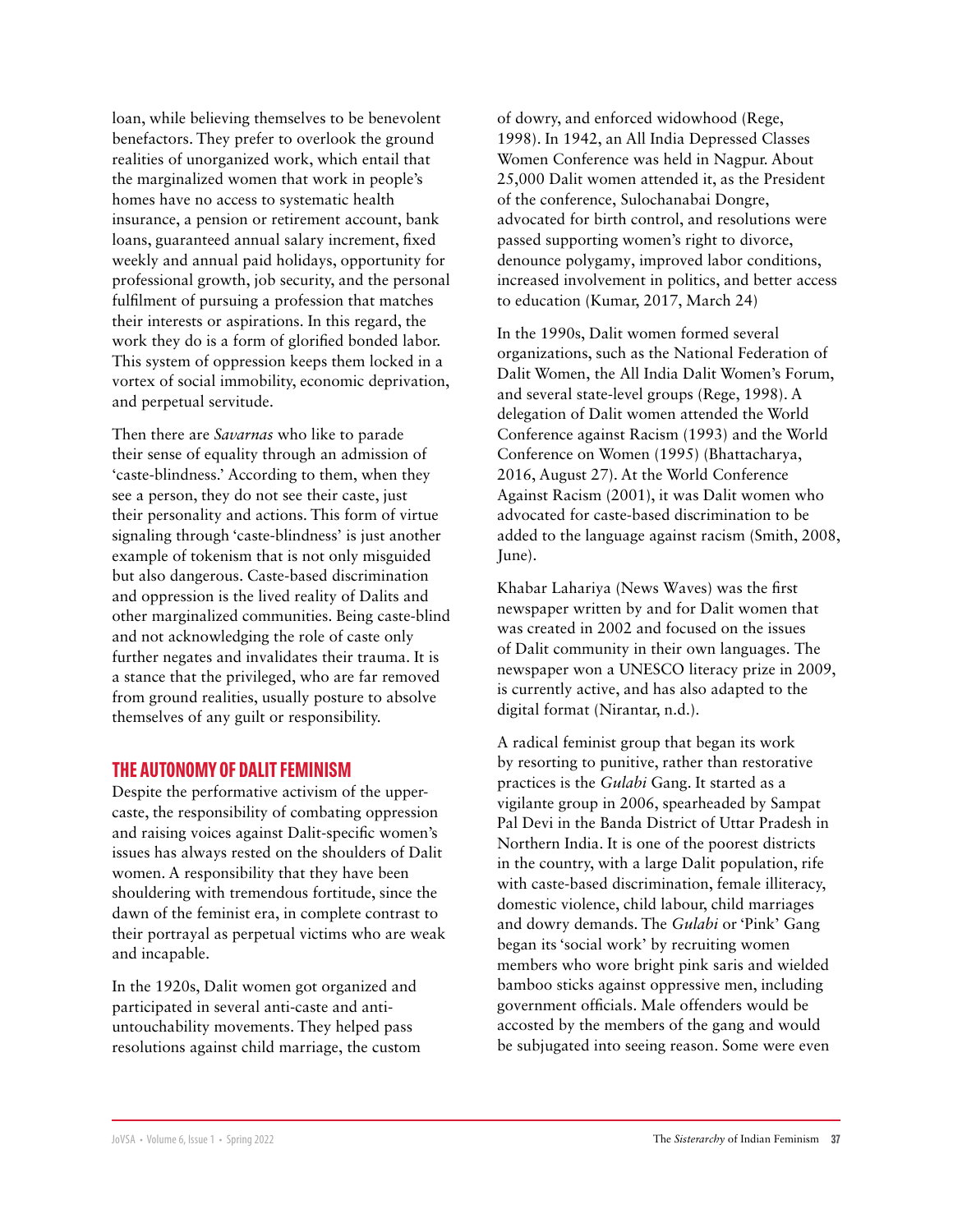publicly shamed when they refused to relent. In the cases where the men resorted to use of force, the women resorted to wielding their *lathis* (bamboo sticks). Despite its chequered legacy, the Pink Gang has come a long way, and today it works in an organised manner to actively protest and stop child marriages, support female education, train women in self-defence, oppose corruption, register police reports against sex offenders and abusive husbands, support women to become financially independent, and on occasion, wield the stick when required (Biswas, 2007, November 26; Gulabi Gang, n.d.; Seelhoff et al., 2007).

# **MS. MANJULA PRADEEP – A CASE STUDY IN RESILIENCE, FORTITUDE, AND AUTARKY**

Today, there are several Dalit feminist organizations in India working at the grassroots to address caste-based violence and discrimination suffered by Dalit and marginalized women. One such individual who has been at the forefront of several such organizations is Ms. Manjula Pradeep. Hailing from the Dalit community and a survivor of sexual violation, Ms. Pradeep is a social worker and activist advocating for the rights of marginalized women. I had the opportunity to interview her for this study, and for it, I shall forever remain grateful. She also put me in touch with other activists and members of the Dalit community.

Over the last three decades, Ms. Pradeep has been fueled by her own experiences and has emerged as an intersectional leader and organizer of the Dalit and marginalized feminist movement not just in India, but across the globe. Subverting India's parochial gender norms, she became the first female employee to join *Navsarjan* – a grassroots human rights organization in the state of Gujarat. She was associated with the organization for over a period of 25 years and served as an Executive Director for over 12 years. During this time, she trained hundreds of Dalit and Adivasi women to become leaders and activists.

Ms. Pradeep has been associated with several landmark cases of sexual violence and caste-

based atrocities in India, wherein, she has assisted the survivors and their families with medical, financial, and legal aid. She has recently cofounded a network called NCWL (National Council of Women Leaders). With NCWL, she has created a platform that brings together women from all marginalized communities – Muslim, Dalit, Adivasi, LGBTQ, and commercial sex work.

In 2017, she was a part of the *Chalo Nagpur* movement in which over 5000 marginalized women congregated and raised resources for the marginalized community. Ms. Pradeep, in conjunction with S.H. Rehan, founded the WAYVE (Wise Act of Youth Visioning and Engagement) Foundation – a national organization of India's youth working towards bridging the boundaries of caste, class, gender, ethnicity, religion, disability and sexual orientation. Through the WAYVE foundation, currently 34 women activists are being trained to become leaders.

She is also the Director of Campaigns for Dalit Human Rights Defenders Network (DHRDNet), which is a coalition of over 1000 Dalit human rights defenders from across India. The NCWL and DHRDNet have joined forces with two international organizations – Equality Labs, and Equality Now, and are currently running a very successful month-long digital campaign (#EndCasteBasedSexualViolence) (September 2021). These international organizations use their international network of lawyers, activists, and supporters to hold governments responsible for ending legal inequality, sex trafficking, sexual violence, and harmful practices, such as female genital mutilation (FGM), and child marriages.

In 2001, Ms. Pradeep represented the National Campaign on Dalit Human Rights (NCDHR) at the United Nations Preparatory Committee for the U.N. World Conference, held in Geneva. In 2006, she was a celebrated speaker at the International Conference of Dalit Women at The Hague, followed by 2008, when she became a member of the International Dalit Solidarity Network, based in Copenhagen. She also addressed the European Parliament in Brussels on the issues of caste-based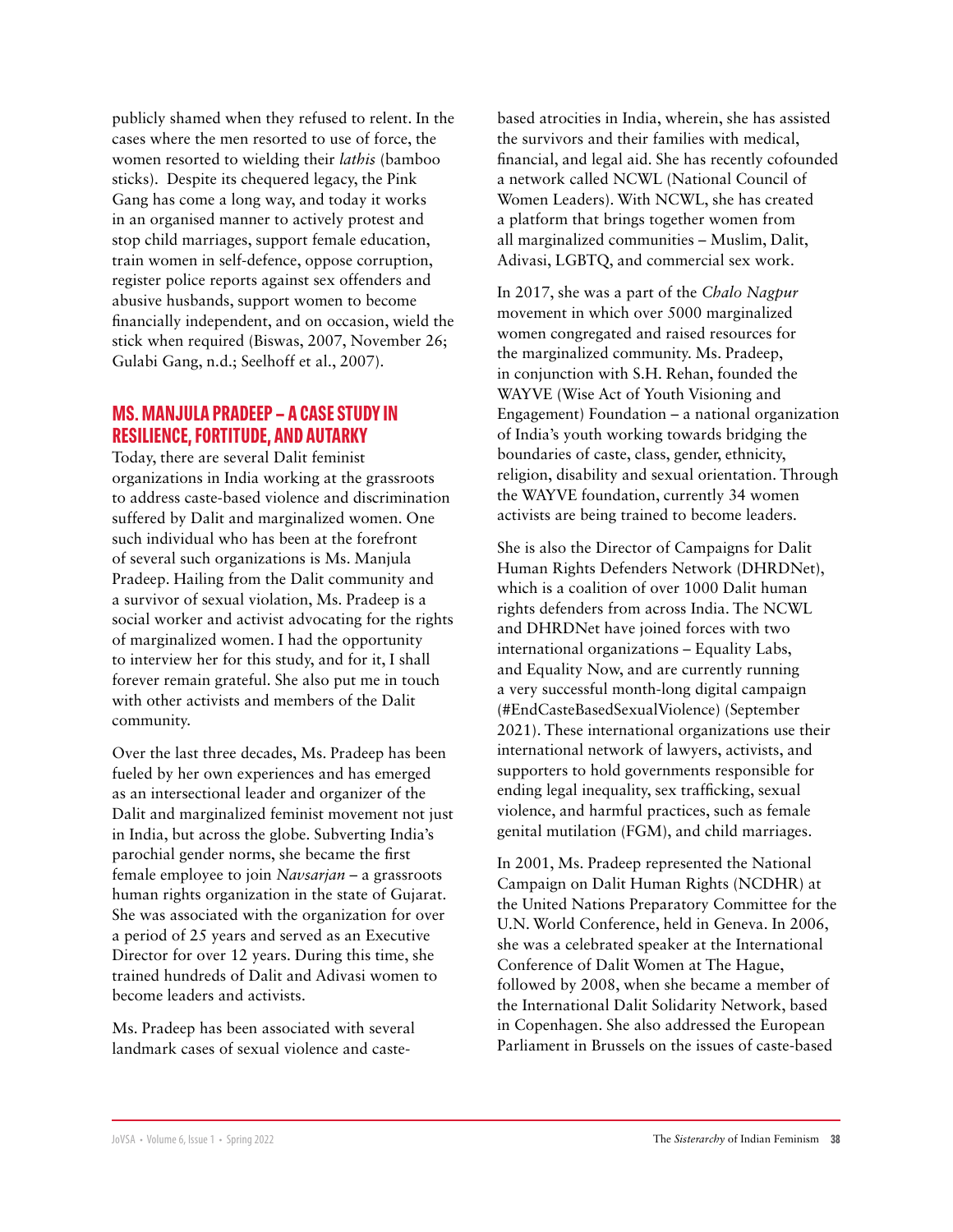discrimination in South Asia. In the last decade, she has travelled extensively across the globe and has participated in several international human rights events, where she has amplified the injustices of caste-based discrimination and sexual violence.

Her story of triumph over her circumstances through her accomplishments and leadership is the true face of Dalit feminism. She rejects the victim lens through which upper-caste men and women view the marginalized communities and strongly asserts that the Dalit community should not be pitied as victims in need of rescuing. She believes that the individual potential and collective

might of Dalit women are their means of overcoming their challenges. While grateful for the legitimate support that is extended by true upper-caste allies, Ms. Pradeep does believe that the challenges of women from marginalized communities do not find a seat at the table of mainstream feminism. As a result, marginalized feminist programs fail to receive the necessary resources or representation that a nationallevel unified movement should afford them. She urges

women to acknowledge sexual violence from an intersectional lens, and poses the rhetorical question, "When you are not gender-blind, how can you be caste-blind."

According to Ms. Pradeep, India needs to have its own *Critical Caste Theory*, in the way that the United States has a Critical Race Theory (CRT) which is a body of legal scholarship and an academic movement. Through CRT, several civil-rights scholars and activists critically examine the intersection of race and U.S. law, and use their findings to challenge conventional liberal approaches to racial justice.

She also thinks that true alliance and integration within the Indian feminist movement is only

possible when upper-caste feminists align their sensitivity and sensibility with the everyday struggles of Dalit women. They also need to have Dalit leaders in their mainstream movement who can represent the Dalit agenda and be treated as equal stakeholders. In order to be true allies, upper-caste feminists must first acknowledge and accept Dalit women to be their true equals in every aspect of capability and intellect.

#### **PARTING THOUGHTS – THE PATH OF TRUE ALLIANCE**

Over a century ago, the Dalit-born Dr. BR Ambedkar, Father of the Indian Constitution,

> noted that every person who takes it upon themselves to say, *we must do something for the Untouchables,* should perhaps start by saying, *let us do something to change the Touchable Hindu*. And that is the place where the work of a true ally begins. Instead of trying to prove to the Dalit community that we are not casteist, as upper-caste women, we should begin the work within and amongst ourselves. No discussion or conversation regarding the betterment of oppressed communities should be conducted without their permission, representation, active participation, and leadership.

*Savarna* women need to acknowledge Dalit women and their voices as equal to their own, and let them guide their own agenda, instead of determining it for them.

Most importantly, a real feminist who pledges to voice her opinion against patriarchy, must first begin by dismantling the culture of caste-based discrimination in her own immediate environment. In the words of Dr. Suraj Tengde, one of India's leading scholars and public intellectuals on the global platform, "A Brahmin must be a cultural suicide bomber."

In order to be an effective ally, it is not only important to acknowledge the role of caste, but also to call out the regular incidents of micro-

**pledges to voice her opinion against patriarchy, must first begin by dismantling the culture of caste-based discrimination in her own immediate environment."**

**"…a real feminist who**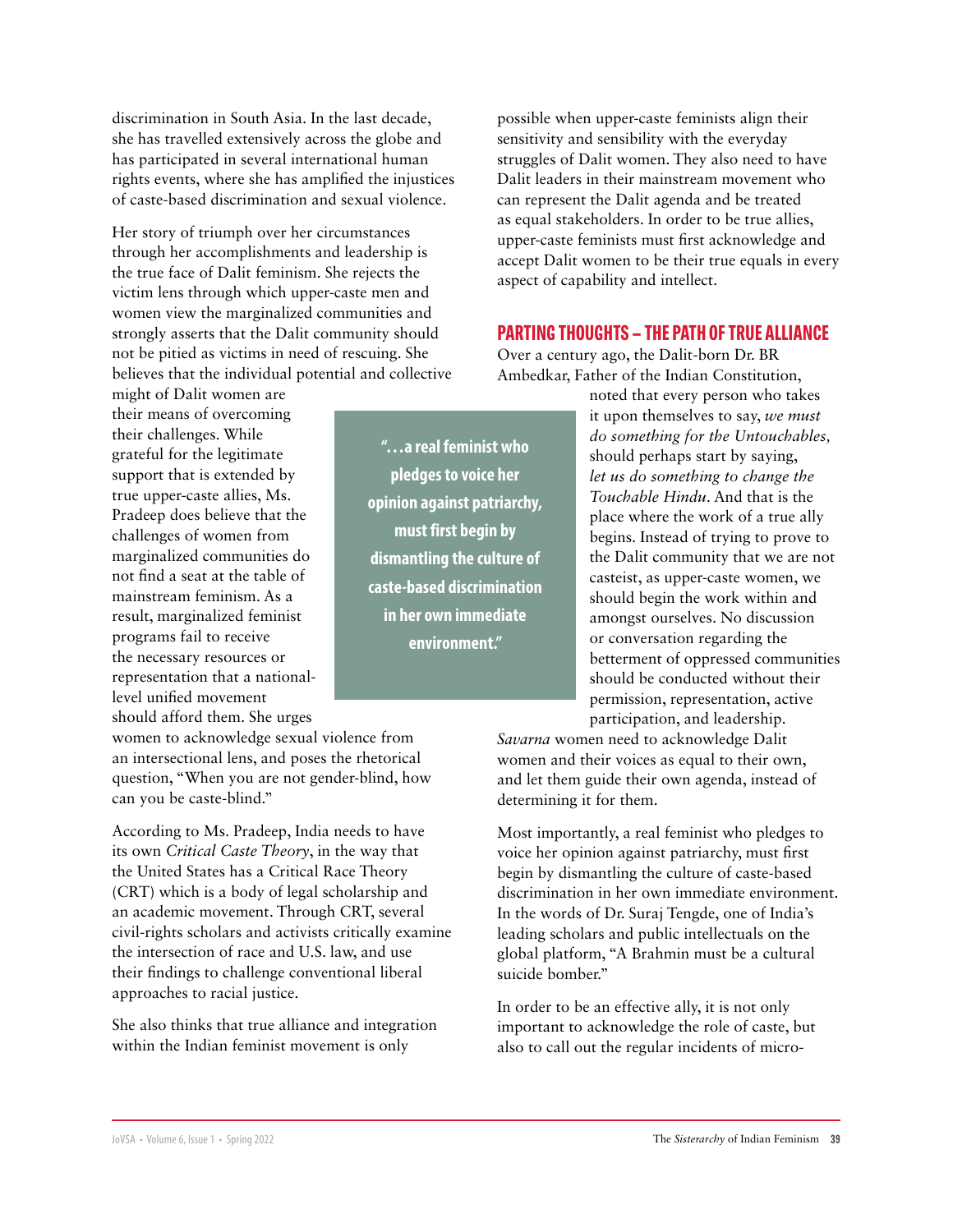aggressions occurring within our own familial and social circles, where instances of casual casteism are rife. An example of 'benign' casteism resides in our use of discriminatory language. Deploying the names of SC/ST communities as casteist slurs was made illegal in India under the Scheduled Caste and Scheduled Tribe (Prevention of Atrocities) Act, in 1989. And yet we continue to use terms such as, '*Chamar*,' '*Bhangi*,' '*Chandal*' as derogatory expressions with no regard for the social toll that language can take (Das, 2021, May 19; "Homegrown, 2020, July 17; Rawat, 2021, February 3).

Language at the end of the day is political, and how it is used has far-reaching implications. Discriminatory language and the use of casteist slurs ensures that the inequality established by the caste-system remains entrenched in our collective consciousness. Unlike popular upper-caste belief, the use of a casteist slur is not as innocuous as pelting a little stone into a vast social cauldron. It is in fact akin to striking a carefully arranged domino, and dismantling decades of social reconditioning.

In this regard, it is no longer enough to not be an active oppressor. It simply isn't good enough to not be on the wrong side. Apathy is just as damaging, as it breeds inaction. This inaction helps maintain the status-quo and covertly bolsters the inherent inequality, continuing to tip the scales in the favor of the oppressor. Imagine it as a socioeconomic escalator that is meant exclusively for *Savarnas*. They are born on it and are taken to higher levels just by being on it. The Dalits are forbidden from getting on the escalator. The ones who consider themselves to be Dalit allies either need to actively halt the escalator until all Dalits are allowed to climb on, or they need to build an equally powerful escalator that will not only carry the Dalits upwards but will also speedily cover the vast socio-economic distance created over generations between the Dalits and *Savarnas*. It would be far more efficient and realistic to attempt the former and start with bringing about change within one's own casteist environment, and to hold one's people accountable for their deep-rooted

casteism and insidious hegemony. The *Savarnas* who passively stay on their own escalator without actively stopping it to make room for their Dalit counterparts are simply reaping the benefits of a system that is designed to carry them upwards at the other's expense.

Similarly, unless women's movements in India collectively acknowledge the role of caste in perpetuating gender-based injustices, feminist solidarity in India will continue to suffer severe blows. At the end of the day, no one wins, if even one loses. On that note, I'd like to end with the following poem (Nzegwu, 2013, October 4).

#### **'SISTERHOOD' BY NKIRU UWECHIA NZEGWU**

*white sister told me all women are one united in de face of chau'vism. (paa'don my engilis) I smiled pa … paa… pa . . tri . . archy is the cross women carry, she charged we must unite to fight it with all our might. I laughed …racked by spasm my head jerked back and crazily wobbled from side to side. pampered sister titillates herself to frenzy with quixotic tales of male `xploitation. I … "dumb" black woman laughed mirthlessly on flicking away tears of pain from eyes. I looked up from my chore on the kitchen floor where, new found sister had ordered me to be on knees to scrub the floor clean for the pittance she paid: on knees, to scrub the floor clean for sisterarchy.*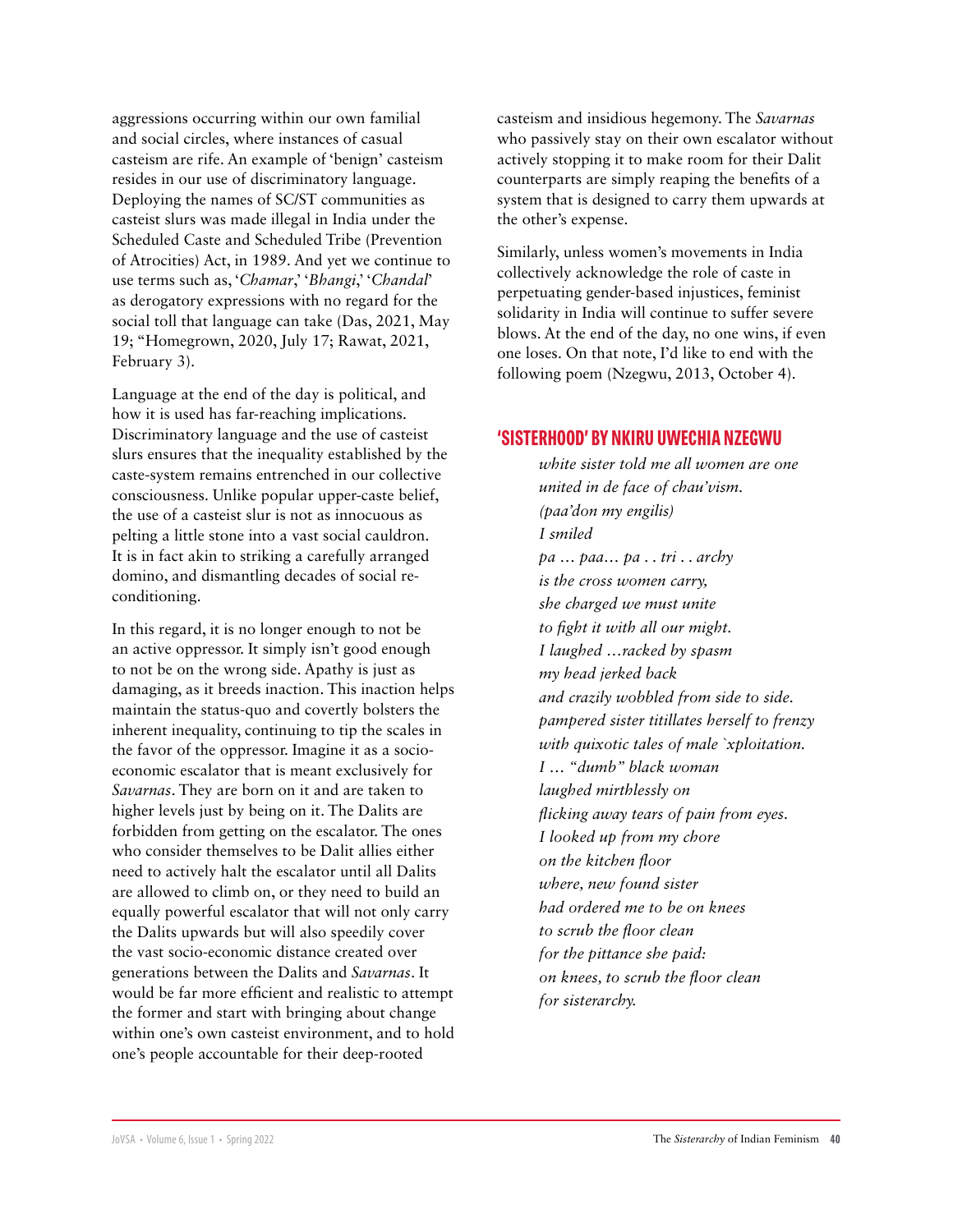# **ACKNOWLEDGEMENTS**

This study would not have been possible without the support and invaluable guidance of Professor Basilio G Monteiro. His wisdom and encouragement helped shape this study and give it a coherent form and structure. I would also like to extend my gratitude to Ms. Manjula Pradeep for taking the time to speak to me, for sharing her point of view and experiences as an activist, and for introducing me to her colleagues who also contributed generously to the study by trusting me with their thoughts and narratives.

#### **REFERENCES**

- Ahmad, S. (2017, March 29). *A year after Delta Meghwal's death, family 'allergic' to education*. Hindustan Times. [https://](https://www.hindustantimes.com/jaipur/a-year-after-delta-meghwal-s-death-family-allergic-to-education/story-UU1c2S7YGI9Kw61EXkUScJ.html) [www.hindustantimes.com/jaipur/a](https://www.hindustantimes.com/jaipur/a-year-after-delta-meghwal-s-death-family-allergic-to-education/story-UU1c2S7YGI9Kw61EXkUScJ.html)[year-after-delta-meghwal-s-death](https://www.hindustantimes.com/jaipur/a-year-after-delta-meghwal-s-death-family-allergic-to-education/story-UU1c2S7YGI9Kw61EXkUScJ.html)[family-allergic-to-education/story-](https://www.hindustantimes.com/jaipur/a-year-after-delta-meghwal-s-death-family-allergic-to-education/story-UU1c2S7YGI9Kw61EXkUScJ.html)[UU1c2S7YGI9Kw61EXkUScJ.html](https://www.hindustantimes.com/jaipur/a-year-after-delta-meghwal-s-death-family-allergic-to-education/story-UU1c2S7YGI9Kw61EXkUScJ.html)
- Anjum, T. (2021, April 2). *Rajasthan govt renames village in Barmer after Dalit rape victim Delta Meghwal; family calls it 'tokenism'*. Outlook. [https://www.outlookindia.com/](https://www.outlookindia.com/website/story/india-news-rajasthan-govt-renames-village-in-barmer-after-delta-meghwal-family-calls-it-tokenism/379020) [website/story/india-news-rajasthan-govt](https://www.outlookindia.com/website/story/india-news-rajasthan-govt-renames-village-in-barmer-after-delta-meghwal-family-calls-it-tokenism/379020)[renames-village-in-barmer-after-delta](https://www.outlookindia.com/website/story/india-news-rajasthan-govt-renames-village-in-barmer-after-delta-meghwal-family-calls-it-tokenism/379020)[meghwal-family-calls-it-tokenism/379020](https://www.outlookindia.com/website/story/india-news-rajasthan-govt-renames-village-in-barmer-after-delta-meghwal-family-calls-it-tokenism/379020)
- Attri, P. (2019, June 26). *'Article 15': Dalits don't need 'upper caste' saviours*. HuffPost. [https://www.huffpost.com/archive/](https://www.huffpost.com/archive/in/entry/article-15-dalits-upper-caste-saviours_in_5d131e47e4b04f059e4c1093) [in/entry/article-15-dalits-upper-caste](https://www.huffpost.com/archive/in/entry/article-15-dalits-upper-caste-saviours_in_5d131e47e4b04f059e4c1093)[saviours\\_in\\_5d131e47e4b04f059e4c1093](https://www.huffpost.com/archive/in/entry/article-15-dalits-upper-caste-saviours_in_5d131e47e4b04f059e4c1093)
- Banerjee , D. (2021, March 4). *Gang rape exposes caste violence in India and the limits of me too*. The Conversation. https:// theconversation.com/gang-rape-exposescaste-violence-in-india-and-the-limits-ofme-too-154623
- Bhattacharya, S. (2016, August 27). *The making and unmaking of a Dalit woman leader*. The Wire. https://thewire.in/gender/dalitwomen-leaders
- Biswas, S. (2007, November 26). *India's 'pink' vigilante women*. BBC News. [http://news.](http://news.bbc.co.uk/2/hi/south_asia/7068875.stm) [bbc.co.uk/2/hi/south\\_asia/7068875.stm](http://news.bbc.co.uk/2/hi/south_asia/7068875.stm)
- Biswas, S. (2020, October 6). *Hathras case: Dalit women are among the most oppressed in the world*. BBC News. [https://www.bbc.](https://www.bbc.com/news/world-asia-india-54418513) [com/news/world-asia-india-54418513](https://www.bbc.com/news/world-asia-india-54418513)
- Carr-Richardson, A. (2002). Feminist and non-Western perspectives in the music theory classroom: A study of John Harbison's "Mirabai Songs". *College Music Symposium*, *42*, 20–36. [https://www.jstor.](https://www.jstor.org/stable/40374421) [org/stable/40374421](https://www.jstor.org/stable/40374421)
- Caste system in India. (2022, February 9). In *Wikipedia*. [https://en.wikipedia.org/w/](https://en.wikipedia.org/w/index.php?title=Caste_system_in_India&oldid=1070775565) [index.php?title=Caste\\_system\\_in\\_](https://en.wikipedia.org/w/index.php?title=Caste_system_in_India&oldid=1070775565) [India&oldid=1070775565](https://en.wikipedia.org/w/index.php?title=Caste_system_in_India&oldid=1070775565)
- Celly, A. (2019). Mirabai A feminist par excellence. *Mainstream*, *57*(17). [https://](https://www.mainstreamweekly.net/article8630.html) [www.mainstreamweekly.net/article8630.](https://www.mainstreamweekly.net/article8630.html) [html](https://www.mainstreamweekly.net/article8630.html)
- Chaudhuri, M. (2012). Feminism in India: The tale and its telling. *Revue Tiers Monde*, *209*(1), 19–36. [https://doi.org/10.3917/](https://doi.org/10.3917/rtm.209.0019) [rtm.209.0019](https://doi.org/10.3917/rtm.209.0019)
- Dalit. (2022, February 1). In *Wikipedia*. [https://en.wikipedia.org/w/index.](https://en.wikipedia.org/w/index.php?title=Dalit&oldid=1069355887) [php?title=Dalit&oldid=1069355887](https://en.wikipedia.org/w/index.php?title=Dalit&oldid=1069355887)
- Das, S. (2021, May 19). *We need to stop perpetuating casteism through our language.* Feminism In India. [https://](https://feminisminindia.com/2021/05/13/munmun-dutta-youtube-video-dalit-identities-slurs/?amp) [feminisminindia.com/2021/05/13/](https://feminisminindia.com/2021/05/13/munmun-dutta-youtube-video-dalit-identities-slurs/?amp) [munmun-dutta-youtube-video-dalit](https://feminisminindia.com/2021/05/13/munmun-dutta-youtube-video-dalit-identities-slurs/?amp)[identities-slurs/?amp](https://feminisminindia.com/2021/05/13/munmun-dutta-youtube-video-dalit-identities-slurs/?amp)
- Department of Social Justice and Empowerment, Ministry of Social Justice and Empowerment, Government of India. (2018, August 8). State-wise percentage of population below poverty line by social groups, 2004-05. [https://socialjustice.nic.](https://socialjustice.nic.in/UserView/index?mid=76672) [in/UserView/index?mid=76672](https://socialjustice.nic.in/UserView/index?mid=76672)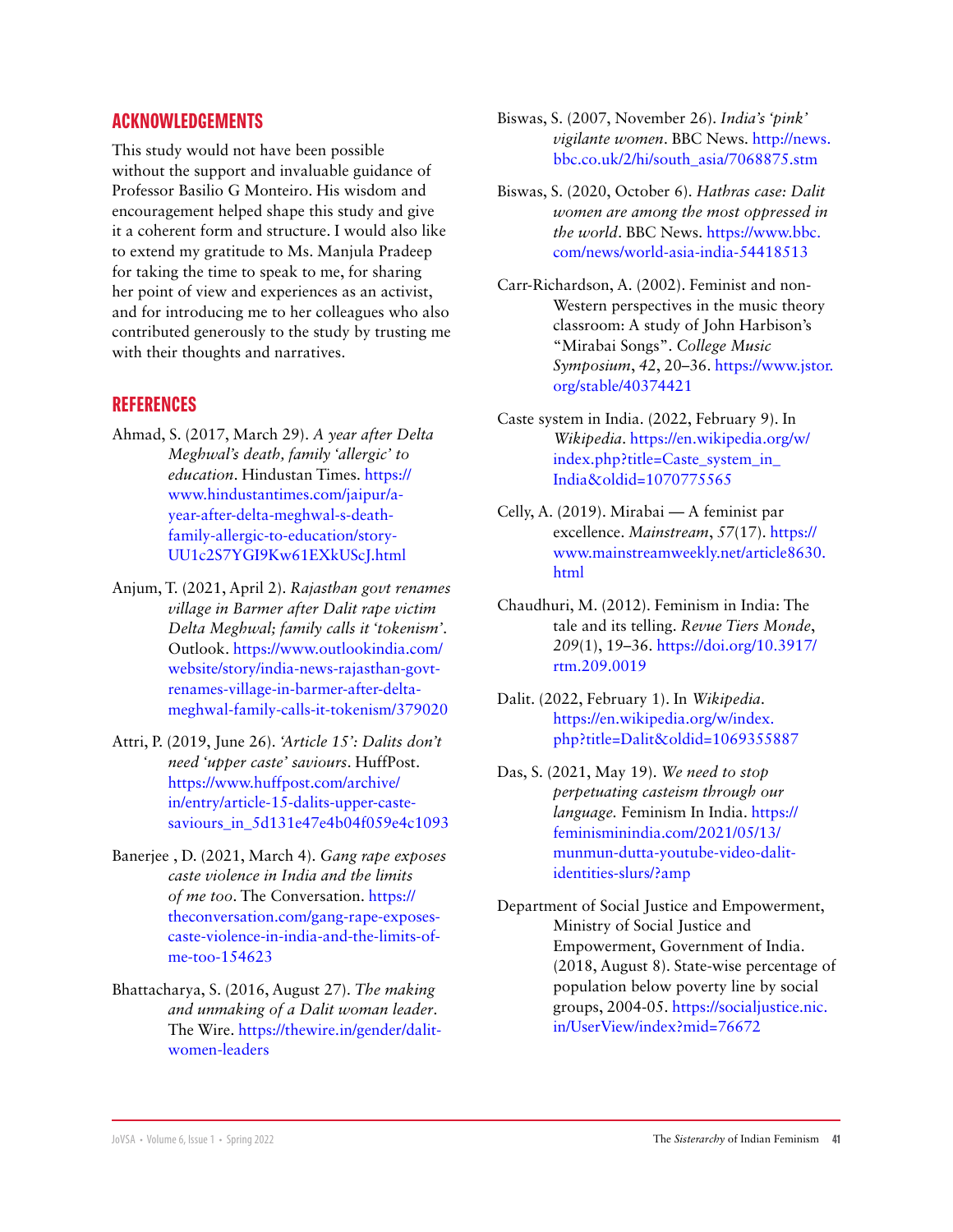Gang, I. N., Sen, K., & Yun, M. (2002). Caste, ethnicity and poverty in rural India. *SSRN*. <https://doi.org/10.2139/ssrn.358160>

Ghosal, S. G. (2005). Major trends of feminism in India. *The Indian Journal of Political Science*, *66*(4), 793–812.

Girl Talk [@girltalkindia]. (n.d.). *Girl Talk* [Instagram profile]. Instagram. [https://](https://www.instagram.com/girltalkindia/?hl=en) [www.instagram.com/girltalkindia/?hl=en](https://www.instagram.com/girltalkindia/?hl=en) 

Godbole, T. (2020, October 28). *Why India's Dalit women are vulnerable to sexual violence*. DW.COM. [https://www.dw.com/en/why](https://www.dw.com/en/why-indias-dalit-women-are-vulnerable-to-sexual-violence/a-55423556)[indias-dalit-women-are-vulnerable-to](https://www.dw.com/en/why-indias-dalit-women-are-vulnerable-to-sexual-violence/a-55423556)[sexual-violence/a-55423556](https://www.dw.com/en/why-indias-dalit-women-are-vulnerable-to-sexual-violence/a-55423556)

Gulabi Gang. (n.d.). *Women Empowerment India*. <https://gulabigang.in/>

Gupta, K. (2021, January 1). *Stereotypes in Bollywood cinema: Does "Article 15" reinforce the Dalit narrative?* Inquiries Journal. [http://www.inquiriesjournal.com/](http://www.inquiriesjournal.com/articles/1868/stereotypes-in-bollywood-cinema-does-article-15-reinforce-the-dalit-narrative) [articles/1868/stereotypes-in-bollywood](http://www.inquiriesjournal.com/articles/1868/stereotypes-in-bollywood-cinema-does-article-15-reinforce-the-dalit-narrative)[cinema-does-article-15-reinforce-the-dalit](http://www.inquiriesjournal.com/articles/1868/stereotypes-in-bollywood-cinema-does-article-15-reinforce-the-dalit-narrative)[narrative](http://www.inquiriesjournal.com/articles/1868/stereotypes-in-bollywood-cinema-does-article-15-reinforce-the-dalit-narrative) 

Guru, G. (1995). Dalit women talk differently. *Economic and Political Weekly*, *30*(41/42), 2548–2550. [https://www.jstor.org/](https://www.jstor.org/stable/4403327) [stable/4403327](https://www.jstor.org/stable/4403327)

Homegrown. (2020, July 17). *Casteism in our words: 10 Casteist slurs and why we need to stop throwing them around*. Homegrown. [https://homegrown.co.in/](https://homegrown.co.in/amp/article/804493/casteism-in-our-words-10-casteist-slurs-and-why-we-need-to-stop-throwing-them-around) [amp/article/804493/casteism-in-our](https://homegrown.co.in/amp/article/804493/casteism-in-our-words-10-casteist-slurs-and-why-we-need-to-stop-throwing-them-around)[words-10-casteist-slurs-and-why-we-need](https://homegrown.co.in/amp/article/804493/casteism-in-our-words-10-casteist-slurs-and-why-we-need-to-stop-throwing-them-around)[to-stop-throwing-them-around](https://homegrown.co.in/amp/article/804493/casteism-in-our-words-10-casteist-slurs-and-why-we-need-to-stop-throwing-them-around) 

Human Rights Watch. (1999). *Attacks on Dalit women: A pattern of impunity*. [https://](https://www.hrw.org/reports/1999/india/India994-11.htm#TopOfPage) [www.hrw.org/reports/1999/india/](https://www.hrw.org/reports/1999/india/India994-11.htm#TopOfPage) [India994-11.htm#TopOfPage](https://www.hrw.org/reports/1999/india/India994-11.htm#TopOfPage)

Indian Feminism [@indian.feminism]. (n.d.). *Indian Feminism* [Instagram profile]. Instagram. [https://www.instagram.com/](https://www.instagram.com/indian.feminism/?hl=en) [indian.feminism/?hl=en](https://www.instagram.com/indian.feminism/?hl=en)

John, M. E. (2014). Feminist vocabularies in time and space: Perspectives from India. *Economic and Political Weekly*, *49*(22), 121–130. [https://www.jstor.org/](https://www.jstor.org/stable/24479646) [stable/24479646](https://www.jstor.org/stable/24479646)

Karpman, S. B. (n.d.). *Karpman drama triangle*. <https://karpmandramatriangle.com/>

Kumar, A. (2017, March 24). *Forgotten lessons – The all India depressed classes women's conference, Nagpur, 1942*. Velivada. [http://](http://velivada.com/2017/03/24/forgotten-lessons-the-all-india-depressed-classes-womens-conference-nagpur-1942/) [velivada.com/2017/03/24/forgotten](http://velivada.com/2017/03/24/forgotten-lessons-the-all-india-depressed-classes-womens-conference-nagpur-1942/)[lessons-the-all-india-depressed-classes](http://velivada.com/2017/03/24/forgotten-lessons-the-all-india-depressed-classes-womens-conference-nagpur-1942/)[womens-conference-nagpur-1942/](http://velivada.com/2017/03/24/forgotten-lessons-the-all-india-depressed-classes-womens-conference-nagpur-1942/)

Maslow, A. H. (1943). A theory of human motivation. *Psychological Review*, *50*(4), 370–396. [https://doi.org/10.1037/](https://doi.org/10.1037/h0054346) [h0054346](https://doi.org/10.1037/h0054346) 

Menon, N. (2019). Marxism, feminism and caste in contemporary India. In V. Satgar (Ed.), *Racism after apartheid: Challenges for Marxism and anti-racism* (pp. 137–156). Wits University Press.

Mishra, S. (2019, June 24). *5 yrs on, case of Badaun girls found hanging from tree still murky*. The Quint. [https://www.thequint.](https://www.thequint.com/explainers/badaun-alleged-gang-rape-and-murder-case-explained) [com/explainers/badaun-alleged-gang-rape](https://www.thequint.com/explainers/badaun-alleged-gang-rape-and-murder-case-explained)[and-murder-case-explained](https://www.thequint.com/explainers/badaun-alleged-gang-rape-and-murder-case-explained)

MV, A. (2018, September 19). *New film shows barriers to justice that Dalit women face in India*. Feminism In India. [https://](https://feminisminindia.com/2018/09/20/film-barriers-justice-dalit-women-face-india/) [feminisminindia.com/2018/09/20/film](https://feminisminindia.com/2018/09/20/film-barriers-justice-dalit-women-face-india/)[barriers-justice-dalit-women-face-india/](https://feminisminindia.com/2018/09/20/film-barriers-justice-dalit-women-face-india/)

Nagaraj, A. (2020, November 25). *India's lowcaste women raped to keep them 'in their place'*. Reuters. [https://www.reuters.com/](https://www.reuters.com/article/us-india-rape-caste/indias-low-caste-women-raped-to-keep-them-in-their-place-idUSKBN28509J) [article/us-india-rape-caste/indias-low](https://www.reuters.com/article/us-india-rape-caste/indias-low-caste-women-raped-to-keep-them-in-their-place-idUSKBN28509J)[caste-women-raped-to-keep-them-in-their](https://www.reuters.com/article/us-india-rape-caste/indias-low-caste-women-raped-to-keep-them-in-their-place-idUSKBN28509J)[place-idUSKBN28509J](https://www.reuters.com/article/us-india-rape-caste/indias-low-caste-women-raped-to-keep-them-in-their-place-idUSKBN28509J)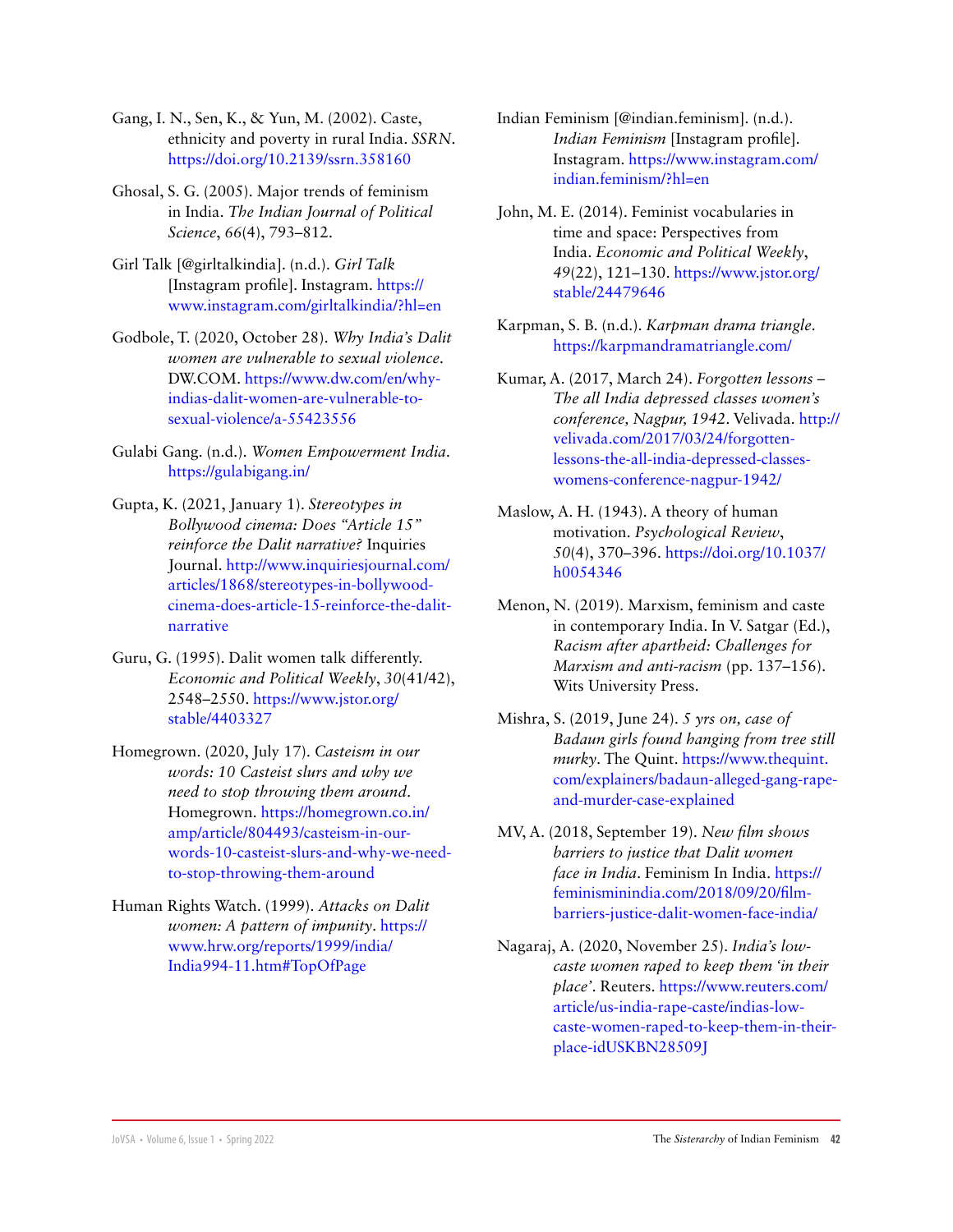- National Council of Women Leaders. (2021, August 17). *End caste based sexual violence*. National Council of Women Leaders. [https://www.ncwl.org.in/](https://www.ncwl.org.in/campaigns/end-caste-based-sexual-violence/) [campaigns/end-caste-based-sexual](https://www.ncwl.org.in/campaigns/end-caste-based-sexual-violence/)[violence/](https://www.ncwl.org.in/campaigns/end-caste-based-sexual-violence/)
- National Herald. (2020, November 25). *80% of sexual violence against Dalit women committed by dominant caste men: Report*. National Herald. [https://www.](https://www.nationalheraldindia.com/india/80-of-sexual-violence-against-dalit-women-committed-by-dominant-caste-men-report) [nationalheraldindia.com/india/80-of](https://www.nationalheraldindia.com/india/80-of-sexual-violence-against-dalit-women-committed-by-dominant-caste-men-report)[sexual-violence-against-dalit-women](https://www.nationalheraldindia.com/india/80-of-sexual-violence-against-dalit-women-committed-by-dominant-caste-men-report)[committed-by-dominant-caste-men-report](https://www.nationalheraldindia.com/india/80-of-sexual-violence-against-dalit-women-committed-by-dominant-caste-men-report)
- NCWL India [@ncwlindia]. (n.d.). *NCWL India* [Instagram profile]. Instagram. [https://](https://www.instagram.com/NCWLIndia/) [www.instagram.com/NCWLIndia/](https://www.instagram.com/NCWLIndia/)
- Nirantar. (n.d.). Khabar Lahariya, a women rural newspaper in Uttar Pradesh, India. [http://base.d-p-h.info/en/fiches/dph/fiche](http://base.d-p-h.info/en/fiches/dph/fiche-dph-8901.html)[dph-8901.html](http://base.d-p-h.info/en/fiches/dph/fiche-dph-8901.html)
- Nzegwu, N. (2013, October 4). Sisterhood. *Women of Color, in Solidarity*. [https://wocinsolidarity.tumblr.com/](https://wocinsolidarity.tumblr.com/post/63019913094/white-sister-told-me-all-women-are-one-united-in) [post/63019913094/white-sister-told-me](https://wocinsolidarity.tumblr.com/post/63019913094/white-sister-told-me-all-women-are-one-united-in)[all-women-are-one-united-in](https://wocinsolidarity.tumblr.com/post/63019913094/white-sister-told-me-all-women-are-one-united-in)
- Pande, R. (2018). The history of feminism and doing gender in India. *Revista Estudos Feministas*, *26*(3). [https://doi.](https://doi.org/10.1590/1806-9584-2018v26n358567) [org/10.1590/1806-9584-2018v26n358567](https://doi.org/10.1590/1806-9584-2018v26n358567)
- Pandey, G. (2017, March 17). *Bhanwari Devi: The rape that led to India's sexual harassment law*. BBC News. [https://www.bbc.com/](https://www.bbc.com/news/world-asia-india-39265653) [news/world-asia-india-39265653](https://www.bbc.com/news/world-asia-india-39265653)
- Patil, S. M. (2013). Revitalising Dalit feminism: Towards reflexive, anti-caste agency of Mang and Mahar women in Maharashtra. *Economic and Political Weekly, 48*(18), 37–43. [https://www.jstor.org/](https://www.jstor.org/stable/23527307) [stable/23527307](https://www.jstor.org/stable/23527307)
- Paul, S. (2020, November 4). *The rape of India's Dalit women: It's all about gender & class subordination*. Inter Press Service. [https://](https://www.ipsnews.net/2020/11/the-rape-of-indias-dalit-women-its-all-about-gender-class-subordination/) [www.ipsnews.net/2020/11/the-rape-of](https://www.ipsnews.net/2020/11/the-rape-of-indias-dalit-women-its-all-about-gender-class-subordination/)[indias-dalit-women-its-all-about-gender](https://www.ipsnews.net/2020/11/the-rape-of-indias-dalit-women-its-all-about-gender-class-subordination/)[class-subordination/](https://www.ipsnews.net/2020/11/the-rape-of-indias-dalit-women-its-all-about-gender-class-subordination/)
- Rape in India. (2022, February 8). In *Wikipedia*. [https://en.wikipedia.](https://en.wikipedia.org/w/index.php?title=Rape_in_India&oldid=1070617439) [org/w/index.php?title=Rape\\_in\\_](https://en.wikipedia.org/w/index.php?title=Rape_in_India&oldid=1070617439) [India&oldid=1070617439](https://en.wikipedia.org/w/index.php?title=Rape_in_India&oldid=1070617439)
- Rawat, M. (2021, February 3). *'Kameeni, Bhangi, Habshi': Our everyday language normalises caste discrimination & we're all guilty*. ED Times Youth Blog. [https://](https://edtimes.in/kameeni-bhangi-habshi-our-everyday-language-normalises-caste-discrimination-were-all-guilty/?amp) [edtimes.in/kameeni-bhangi-habshi-our](https://edtimes.in/kameeni-bhangi-habshi-our-everyday-language-normalises-caste-discrimination-were-all-guilty/?amp)[everyday-language-normalises-caste](https://edtimes.in/kameeni-bhangi-habshi-our-everyday-language-normalises-caste-discrimination-were-all-guilty/?amp)[discrimination-were-all-guilty/?amp](https://edtimes.in/kameeni-bhangi-habshi-our-everyday-language-normalises-caste-discrimination-were-all-guilty/?amp)
- Reddy, A. (2018, June 30). *How caste is marring mid-day meals*. Down To Earth. [https://](https://www.downtoearth.org.in/news/governance/how-caste-is-marring-mid-day-meals-60898) [www.downtoearth.org.in/news/](https://www.downtoearth.org.in/news/governance/how-caste-is-marring-mid-day-meals-60898) [governance/how-caste-is-marring-mid](https://www.downtoearth.org.in/news/governance/how-caste-is-marring-mid-day-meals-60898)[day-meals-60898](https://www.downtoearth.org.in/news/governance/how-caste-is-marring-mid-day-meals-60898)
- Rege, S. (1998). Dalit women talk differently: A critique of 'difference' and towards a Dalit feminist standpoint position. *Economic and Political Weekly*, *33*(44), WS39–WS46. [https://www.jstor.org/](https://www.jstor.org/stable/4407323) [stable/4407323](https://www.jstor.org/stable/4407323)
- Rege, S. (2000). 'Real feminism' and Dalit women: Scripts of denial and accusation. *Economic and Political Weekly*, *35*(6), 492–495. [https://www.jstor.org/](https://www.jstor.org/stable/4408912) [stable/4408912](https://www.jstor.org/stable/4408912)
- Seelhoff, C. L., Leigh, S., Rodgers, M., Herold, S., & Mantilla, K. (2007). India: Women form "gang for justice". *Off Our Backs, 37*(2/3), 4–5. [http://www.jstor.org/](http://www.jstor.org/stable/20838794) [stable/20838794](http://www.jstor.org/stable/20838794)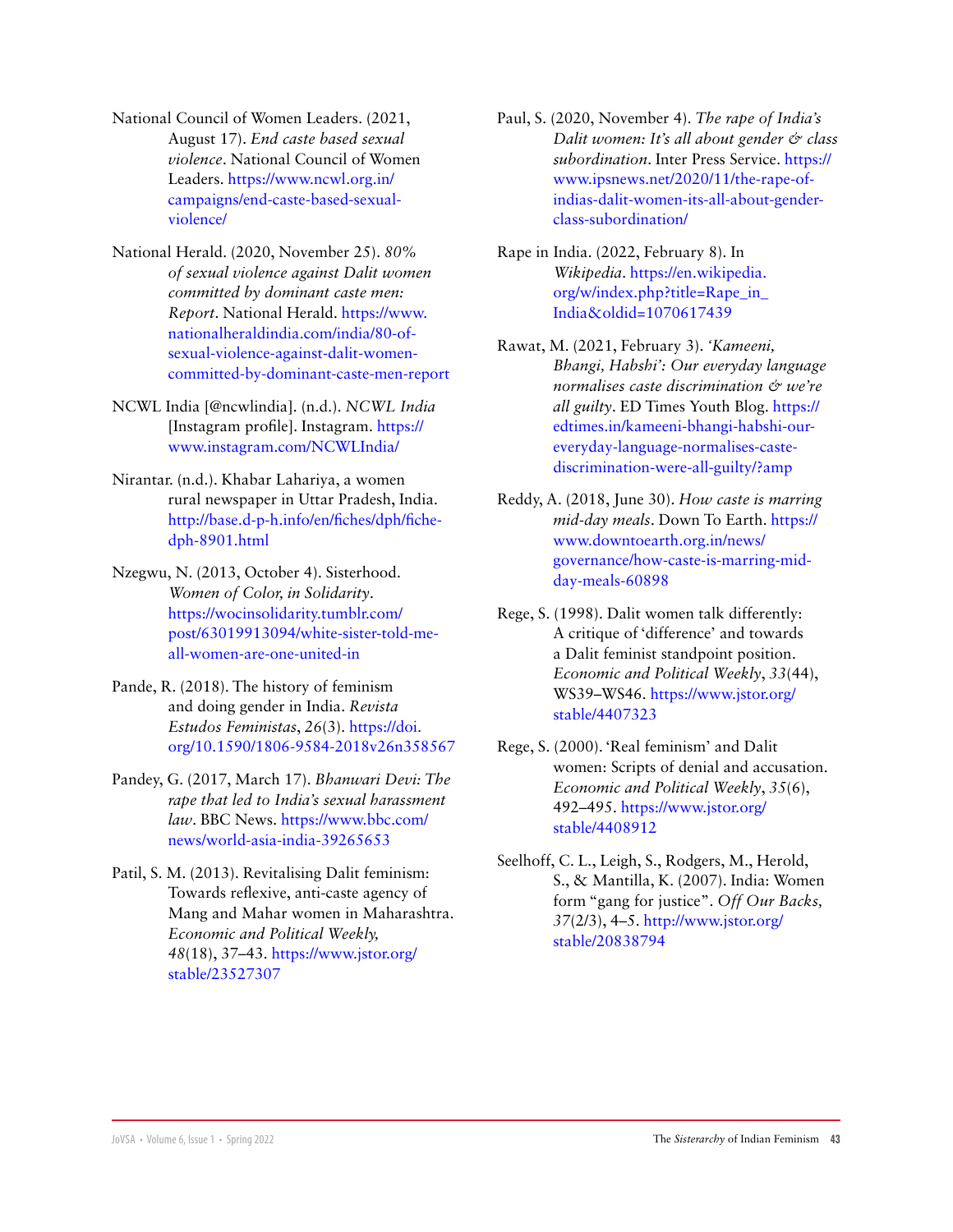- Shantha, S. (2020, October 8). *Payal Tadvi suicide case: Supreme Court allows accused doctors to pursue higher education*. The Wire. [https://thewire.in/law/](https://thewire.in/law/payal-tadvi-suicide-case-supreme-court-allows-accused-doctors-to-pursue-higher-education) [payal-tadvi-suicide-case-supreme-court](https://thewire.in/law/payal-tadvi-suicide-case-supreme-court-allows-accused-doctors-to-pursue-higher-education)[allows-accused-doctors-to-pursue-higher](https://thewire.in/law/payal-tadvi-suicide-case-supreme-court-allows-accused-doctors-to-pursue-higher-education)[education](https://thewire.in/law/payal-tadvi-suicide-case-supreme-court-allows-accused-doctors-to-pursue-higher-education)
- Shethepeople [@shethepeopletv]. (2020, December 16). "*Can we please stop telling men these things?* [Photograph]"*.* Instagram. [https://](https://www.instagram.com/p/CI3Fhedp1EN/) [www.instagram.com/p/CI3Fhedp1EN/](https://www.instagram.com/p/CI3Fhedp1EN/)
- Smith, P. Jay. (2008, June). *From Beijing 1995 to the Hague 2006 – The transnational activism of the Dalit women's movement* [Paper]. Canadian Political Science Association Annual Meeting, Athabasca University, Alberta, Canada. [https://www.](https://www.cpsa-acsp.ca/papers-2008/Smith-Peter.pdf) [cpsa-acsp.ca/papers-2008/Smith-Peter.pdf](https://www.cpsa-acsp.ca/papers-2008/Smith-Peter.pdf)
- Suresh, H. (2020, March 20). *Unprecedented protests, change in laws: How the nirbhaya case moved the needle*. The News Minute. [https://www.thenewsminute.](https://www.thenewsminute.com/article/unprecedented-protests-change-laws-how-nirbhaya-case-moved-needle-120693) [com/article/unprecedented-protests](https://www.thenewsminute.com/article/unprecedented-protests-change-laws-how-nirbhaya-case-moved-needle-120693)[change-laws-how-nirbhaya-case-moved](https://www.thenewsminute.com/article/unprecedented-protests-change-laws-how-nirbhaya-case-moved-needle-120693)[needle-120693](https://www.thenewsminute.com/article/unprecedented-protests-change-laws-how-nirbhaya-case-moved-needle-120693)
- The Times of India. (2021, August 11). *6 get bail in Bhanwari Devi kidnap and murder case*. The Times of India. [https://timesofindia.](https://timesofindia.indiatimes.com/city/jodhpur/6-get-bail-in-bhanwari-devi-kidnap-and-murder-case/articleshow/85226764.cms) [indiatimes.com/city/jodhpur/6-get-bail-in](https://timesofindia.indiatimes.com/city/jodhpur/6-get-bail-in-bhanwari-devi-kidnap-and-murder-case/articleshow/85226764.cms)[bhanwari-devi-kidnap-and-murder-case/](https://timesofindia.indiatimes.com/city/jodhpur/6-get-bail-in-bhanwari-devi-kidnap-and-murder-case/articleshow/85226764.cms) [articleshow/85226764.cms](https://timesofindia.indiatimes.com/city/jodhpur/6-get-bail-in-bhanwari-devi-kidnap-and-murder-case/articleshow/85226764.cms)
- The Quint. (2016, April 5). *Was Dalit girl Delta Meghwal's alleged rape-murder institutional?* [https://www.thequint.com/](https://www.thequint.com/news/india/was-dalit-girl-delta-meghwals-alleged-rape-murder-institutional) [news/india/was-dalit-girl-delta-meghwals](https://www.thequint.com/news/india/was-dalit-girl-delta-meghwals-alleged-rape-murder-institutional)[alleged-rape-murder-institutional](https://www.thequint.com/news/india/was-dalit-girl-delta-meghwals-alleged-rape-murder-institutional)
- The Wire. (2020, September 30). *Average 87 rape cases daily, over 7% rise in crimes against women in 2019: NCRB Data*. The Wire. Retrieved from [https://thewire.in/women/](https://thewire.in/women/average-87-rape-cases-daily-over-7-rise-in-crimes-against-women-in-2019-ncrb-data) [average-87-rape-cases-daily-over-7-rise-in](https://thewire.in/women/average-87-rape-cases-daily-over-7-rise-in-crimes-against-women-in-2019-ncrb-data)[crimes-against-women-in-2019-ncrb-data](https://thewire.in/women/average-87-rape-cases-daily-over-7-rise-in-crimes-against-women-in-2019-ncrb-data)
- Vadlapatla, S. (2015, February 23). *Devadasi system still exists in Telangana, AP, says report*. The Times of India. [https://](https://timesofindia.indiatimes.com/india/Devadasi-system-still-exists-in-Telangana-AP-says-report/articleshow/46337859.cms) [timesofindia.indiatimes.com/india/](https://timesofindia.indiatimes.com/india/Devadasi-system-still-exists-in-Telangana-AP-says-report/articleshow/46337859.cms) [Devadasi-system-still-exists-in-Telangana-](https://timesofindia.indiatimes.com/india/Devadasi-system-still-exists-in-Telangana-AP-says-report/articleshow/46337859.cms)[AP-says-report/articleshow/46337859.cms](https://timesofindia.indiatimes.com/india/Devadasi-system-still-exists-in-Telangana-AP-says-report/articleshow/46337859.cms)
- White, E. (2017, January 6). *Songs of Mira Bai*. The Paris Review. [https://www.theparisreview.org/](https://www.theparisreview.org/blog/2017/01/06/106488/) [blog/2017/01/06/106488/](https://www.theparisreview.org/blog/2017/01/06/106488/)

## **ADDITIONAL LINKS**

- Equality Now. (2021, July 19). *#EndCasteBasedSexualViolence campaign launched by National Council of Women Leaders.* [https://www.equalitynow.org/](https://www.equalitynow.org/endcastebasedsexualviolence_ncwl_jul_2021) [endcastebasedsexualviolence\\_ncwl\\_](https://www.equalitynow.org/endcastebasedsexualviolence_ncwl_jul_2021) [jul\\_2021](https://www.equalitynow.org/endcastebasedsexualviolence_ncwl_jul_2021)
- Dalit Human Rights Defenders Network. (n.d.). *Dalit Human Rights Defenders Network: enhancing the skills and structural capacity of Dalit human rights defenders.*  <https://www.dhrdnet.org/>
- National Campaign on Dalit Human Rights. (2019, April 19). *All India Dalit Mahila Adhikar Manch, NCDHR, India.* [http://](http://www.ncdhr.org.in/all-india-dalit-mahila-adhikar-manch/) [www.ncdhr.org.in/all-india-dalit-mahila](http://www.ncdhr.org.in/all-india-dalit-mahila-adhikar-manch/)[adhikar-manch/](http://www.ncdhr.org.in/all-india-dalit-mahila-adhikar-manch/)
- Subramaniam, M., Krishnan, P., & Bunka, C. (2014). Women's movement groups in State policy formulation: Addressing violence against women in India. *Indian Anthropologist, 44(1), 37–52.* [http://www.](http://www.jstor.org/stable/43899762) [jstor.org/stable/43899762](http://www.jstor.org/stable/43899762)
- NCWL India. (n.d.). [YouTube Channel]. [https://www.youtube.com/channel/](https://www.youtube.com/channel/UC5v55FmzQghUxspUHYdzVKw) [UC5v55FmzQghUxspUHYdzVKw](https://www.youtube.com/channel/UC5v55FmzQghUxspUHYdzVKw)
- NCWL India. (2021, July 23). *Interview series #1 Vimla Vishwapremi. [Video]. YouTube.* [https://www.youtube.com/](https://www.youtube.com/watch?v=cPNidUjeagg&t=90s) [watch?v=cPNidUjeagg&t=90s](https://www.youtube.com/watch?v=cPNidUjeagg&t=90s)